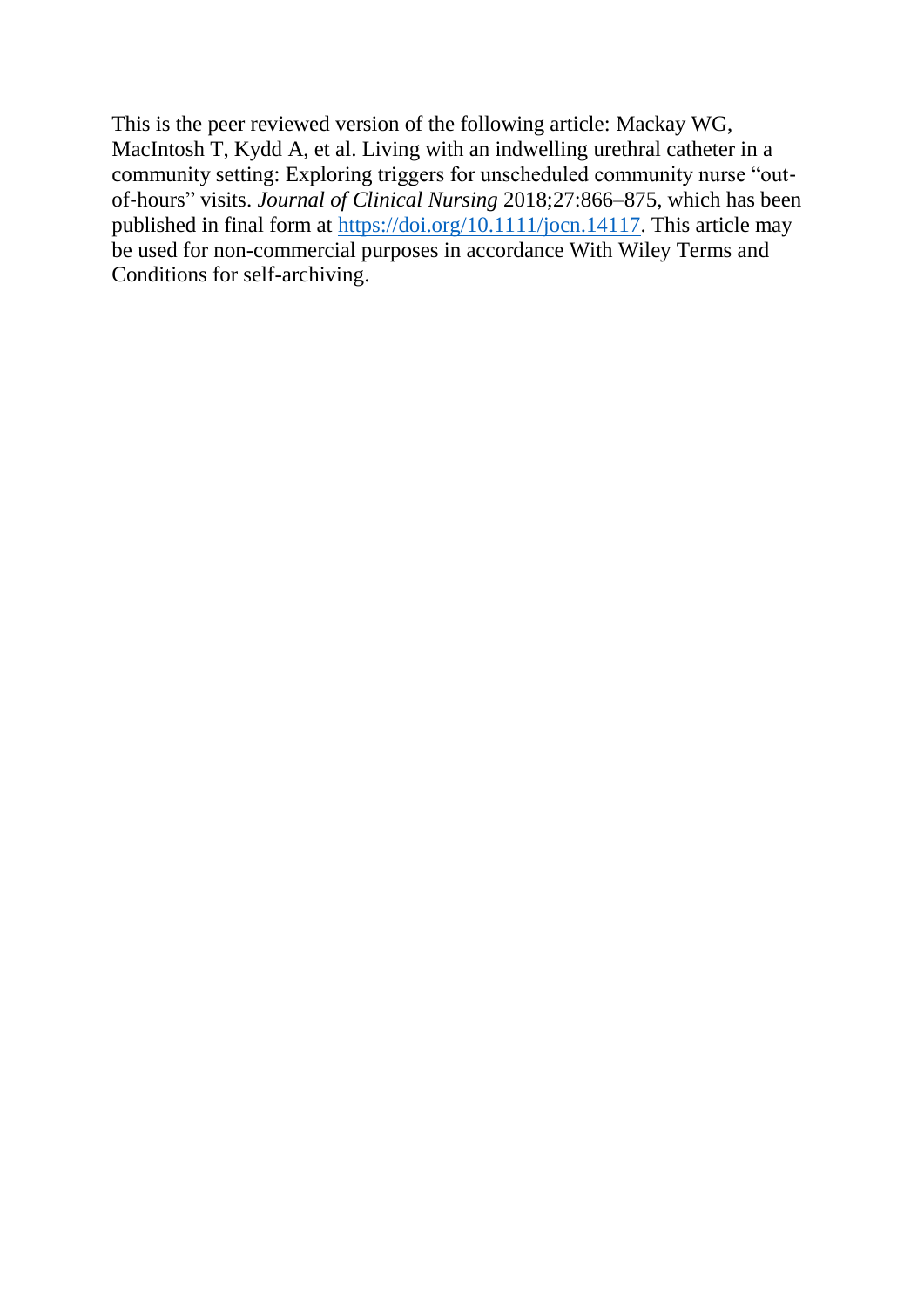DR. WILLIAM GORDON MACKAY (Orcid ID : 0000 -0003 -0293 -8054)

Article type : Original Article

**Living with an indwelling urethral catheter in a community setting: exploring triggers for unscheduled community nurse 'out of hours' visits.**

**Concise title: Urethral catheter community patients**

William G Mackay<sup>\*1</sup> BSc (hons), PhD, PgC TLHE; [W.Mackay@uws.ac.uk;](mailto:W.Mackay@uws.ac.uk) tel: 07828669984

Teresa MacIntosh<sup>1,</sup> EdD, MSc, PGCert TLHE, BA (hons), RGN; [t.macintosh@btinternet.com](mailto:t.macintosh@btinternet.com) tel: 07838453636

Angela Kydd<sup>2</sup>, RGN, RMN, MSc PhD; [a.kydd@napier.ac.uk;](mailto:a.kydd@napier.ac.uk) tel: 0131 455 3423

Anne Fleming<sup>1</sup>, PhD, MSc, BSc, DipCOT; [afm.fleming@btinternet.com;](mailto:afm.fleming@btinternet.com) tel: 07801546656

Cate O'Kane<sup>1</sup>, MSc, PG Cert. TLHE, HEA Fellow, PG Dip with SPQ in Crit. Care, BSc Adult Nursing, RN; cate.o'kane@uws.ac.uk; tel: 0141 849 4298

Ashley Shepherd<sup>4</sup>, PhD, RGN, BA (hons); [Ashley.Shepherd@stir.ac.uk;](mailto:Ashley.Shepherd@stir.ac.uk) tel 01786 466334; @AshepherdQi

Suzanne Hagen<sup>5</sup>, BSc (hons), MSc, PhD, CStat, CSci; [S.Hagen@gcu.ac.uk;](mailto:S.Hagen@gcu.ac.uk) tel 0141 331 8104; @Suzhagen

Craig Williams<sup>1</sup> MD, FRCP, FRCPath; [craig.williams@uws.ac.uk;](mailto:craig.williams@uws.ac.uk) tel 01418483000

This article has been accepted for publication and undergone full peer review but has not been through the copyediting, typesetting, pagination and proofreading process, which may lead to differences between this version and the Version of Record. Please cite this article as doi: 10.1111/jocn.14117 This article is protected by copyright. All rights reserved.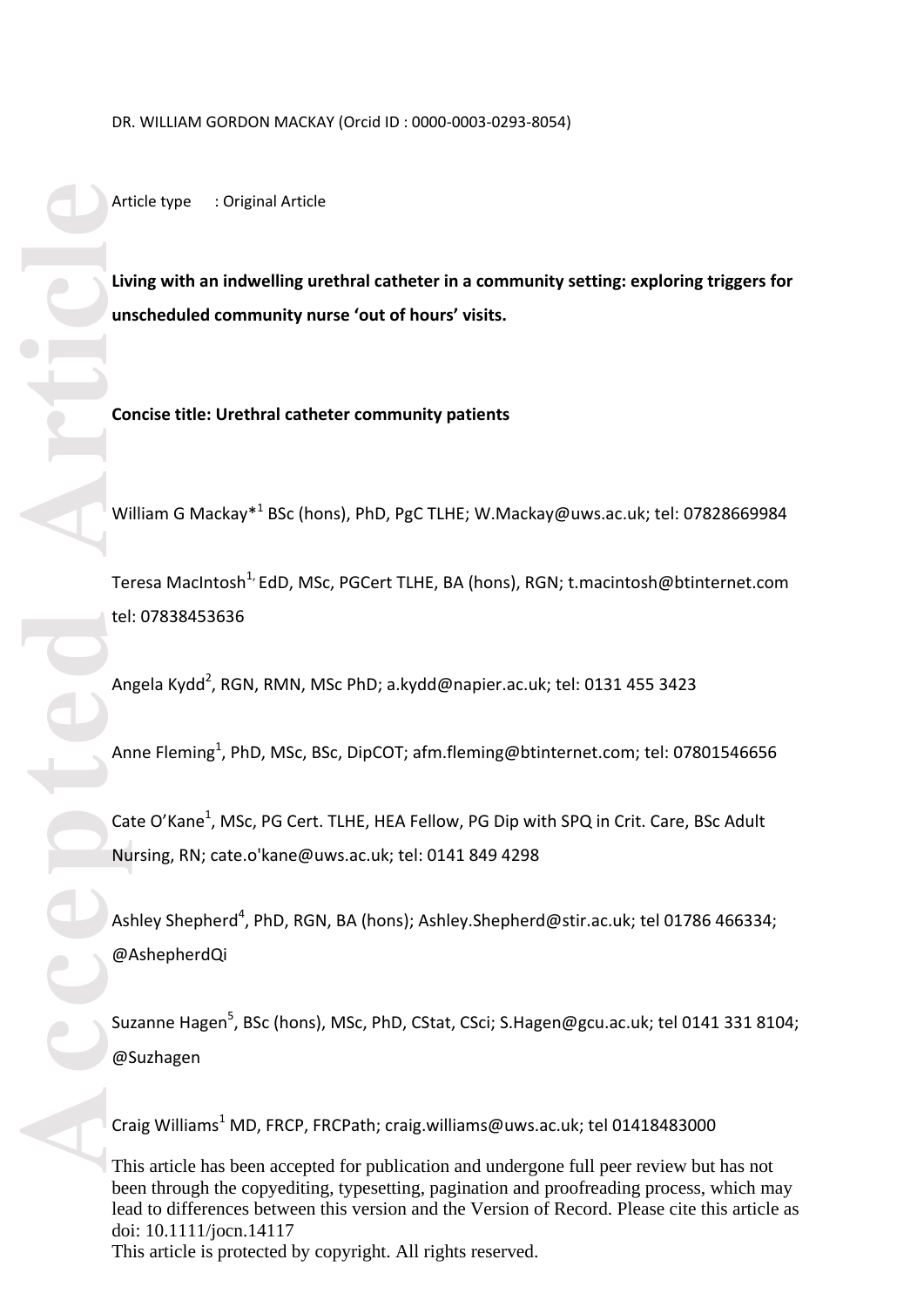Carol Russell<sup>3</sup>, BN(hons), RGN, PGdip; [Carol.Russell@ggc.scot.nhs.uk;](mailto:Carol.Russell@ggc.scot.nhs.uk) tel 0141 531 6352

Fiona Rodgers<sup>3,</sup> MSc, PgC, SPQ, BN, RN; [Fiona.Rodgers@ggc.scot.nhs.uk;](mailto:Fiona.Rodgers@ggc.scot.nhs.uk) tel: 07766085272 Margaret MacLachlan<sup>3</sup>, RGN, SPQ/DN, BSc; [Margaret.MacLachlan@ggc.scot.nhs.uk;](mailto:Margaret.MacLachlan@ggc.scot.nhs.uk) 07979792111

Rhona Galbraith<sup>3</sup>, RGN SPQ/DN BSc NMP; Rhona.Galbraith@ggc.scot.nhs.uk; tel: 07766085276

Jean Rankin<sup>1,</sup> PhD, M Medical Science, PGCert LTHE, BSc (Hons), RN, RM, RSCN; [j.rankin@uws.ac.uk;](mailto:j.rankin@uws.ac.uk) tel: 07720948534

Val McIver<sup>3</sup>, Bsc Health Studies, RN. RM. Specialist Practitioner in District Nursing; [Valerie.McIver@ggc.scot.nhs.uk;](mailto:Valerie.McIver@ggc.scot.nhs.uk) tel: 07771 506 125

- 1. Institute of Healthcare Policy and Practice, School of Health Nursing and Midwifery, University of the West of Scotland, United Kingdom
- 2. School of Health and Social Care, Edinburgh Napier University, Edinburgh, United Kingdom
- 3. West Dunbartonshire HSCP, Glasgow, United Kingdom
- 4. Faculty of Health Sciences and Sport, University of Stirling, United Kingdom
- 5. Nursing, Midwifery and Allied Health Professions Research Unit, Glasgow Caledonian University, United Kingdom

\*Corresponding Author

This study was funded by the Queen's Nursing Institute Scotland, United Kingdom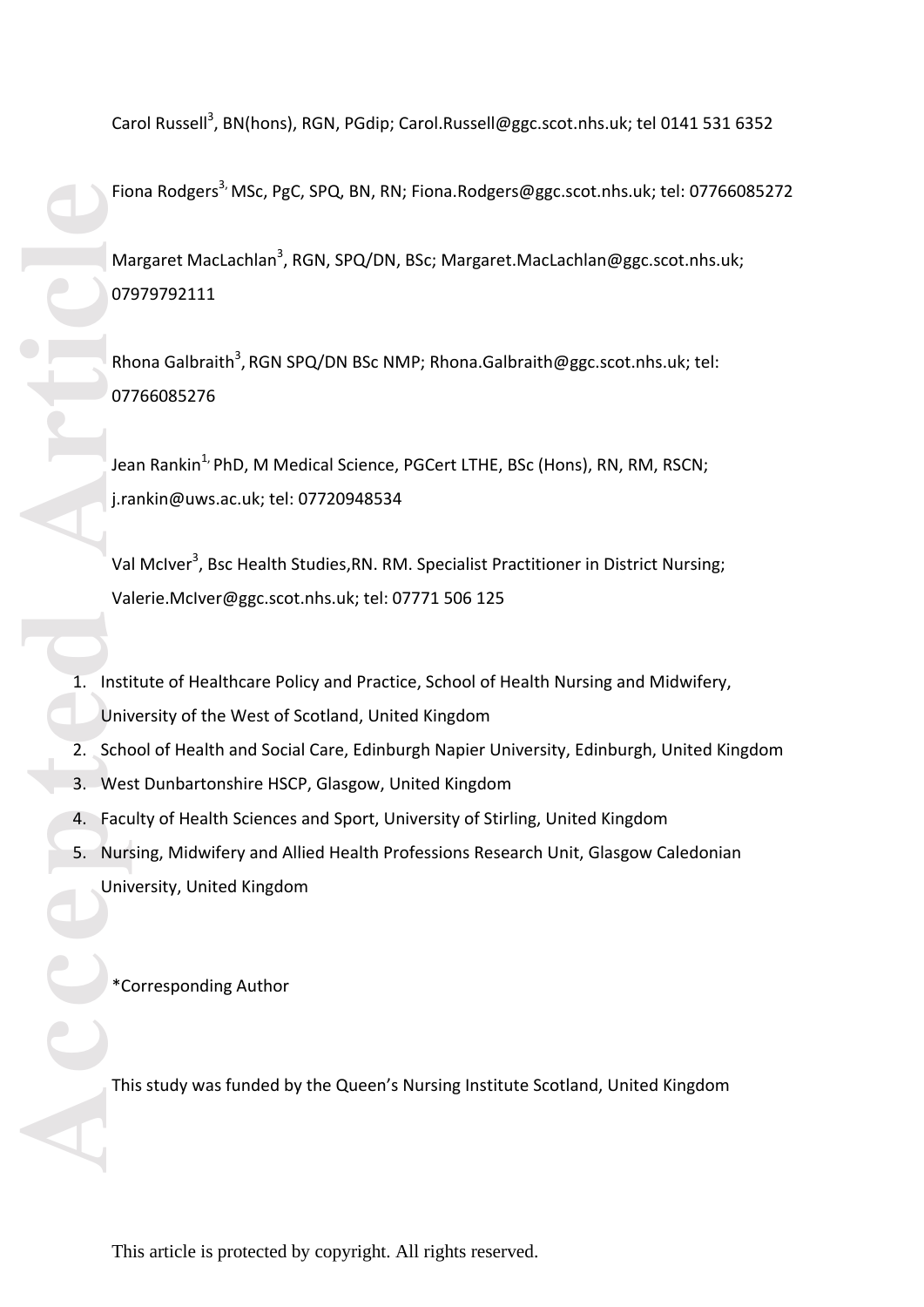### **ABSTRACT**

**Aims and Objective:** To explore the experiences of community patients living with a urethral catheter and those caring for them.

**Background:** Living at home with an indwelling urethral catheter often results in consequences that create a double -edged burden; firstly, on patients and their relative carers, and secondly in terms of unscheduled community nurse service 'out of hours' provision.

**Design:** One-to-one interviews, were conducted with patients living at home, their relative carers, qualified community nurses, augmented home carers, and health care assistant. Quantitative data in relation to frequency, duration and reason for visits were extracted from the community nurse 'out of hours' service database.

**Results:** Quantitative data showed that 20% of all community nurses, unscheduled 'out of hour' visits were triggered by an indwelling urethral catheter consequence. Qualitative data revealed that health and social care staff felt knowledgeable and skilled in urethral catheter management. Conversely, patients and relative carers felt poorly equipped to manage the situation when something went wrong. The majority of patients described the catheter as being a debilitating source of anxiety and pain that reduced their quality of life.

**Accepted Article**<br> **Article**<br> **Article**<br> **Article**<br> **Article**<br> **Article**<br> **Article**<br> **Article**<br> **Article**<br> **Article**<br> **Article**<br> **Article**<br> **Article**<br> **Article**<br> **Article**<br> **Article**<br> **Article**<br> **Article**<br> **Article**<br> **A Conclusion:** Urethral catheter complications are frequent and impact seriously on quality of life with informal carers also affected. Community nurses experienced frequent unscheduled visits. Patients often feel isolated as well as lacking in knowledge, skills and information on catheter management. Having better urethral catheter information resources could increase patient and relative carer confidence, encourage self -care and problem solving, as well as facilitate meaningful consistent dialogue between patients and those who provide them with help and support.

**Relevance to Clinical Practice:** Better patient information resources regarding urethral catheter management have potential to improve patient and relative carer quality of life and reduce service provision burden.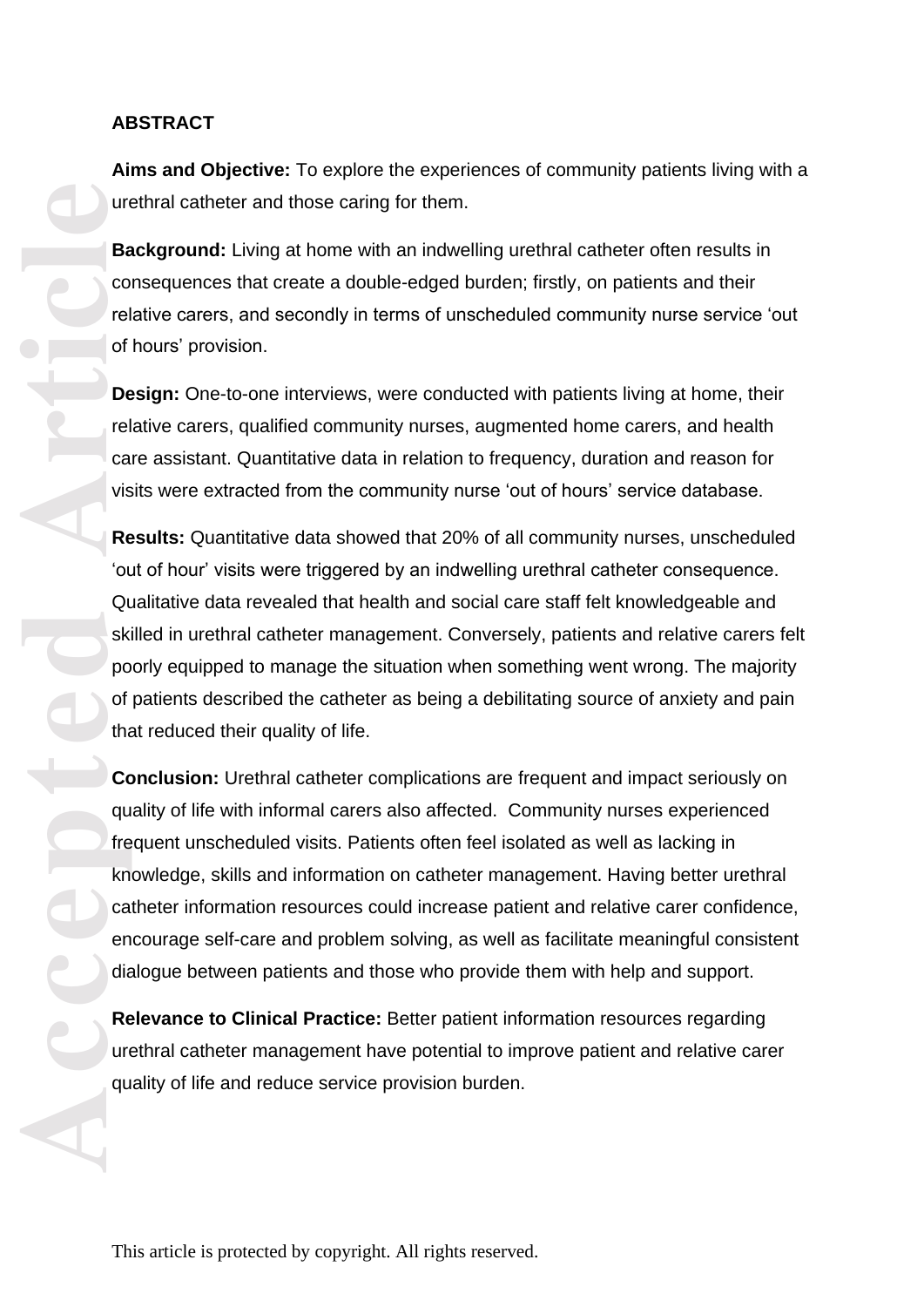## **Summary Box:**

## **What this paper contributes to the wider global clinical community**

- The perspective of patients, their relative carer's and relevant health and social care staff relating to urethral catheterisation consequences.
- An understanding of the impact on a community nurse service in terms of unscheduled 'out of hour' visits triggered by indwelling urethral catheter consequences.
- An evidence base that supported the development of improved information resources to encourage self-care and problem solving for patients, and facilitate meaningful consistent dialogue between patients and those providing them with support.

**Keywords:** Continence, District Nursing, Education, Elder Care

# **INTRODUCTION**

**ACCEPTED ARCEPTED ARCEPTED ARCEPTED ARCEPTED ARCEPTED ARCEPTED ARCEPTED ARCEPTED ARCEPTED ARCEPTED ARCEPTED ARCEPTED ARCEPTED ARCEPTED ARCEPTED ARCEPTED ARCEPTED ARCEPTED ARCEPTED A** The introduction of the Foley indwelling flexible urethral catheter almost 80 years ago was a welcome replacement for its metal and vulcanised rubber predecessors (Feneley *et al.* 2015). However, this intervention continues to have common challenging consequences for patients including catheter associated urinary tract infection (CAUTI), encrustations, blockage (Cooper *et al.* 2016, Feneley *et al.* 2015) and incidences of urine bypassing (when urine passes between the outside of the catheter and the urethra) (Feneley *et al.* 2015, Theriault *et al.* 2012) . Managing urethral catheter -related consequences creates a burden on health and social service resources, causing unnecessary attendance at accident and emergency departments and hospitalisations (Feneley *et al.* 2015). Living with an indwelling urethral catheter or with someone who has one also creates a strain in terms of managing the physical, psychological and social consequences (Darbyshire *et al.* 2016) .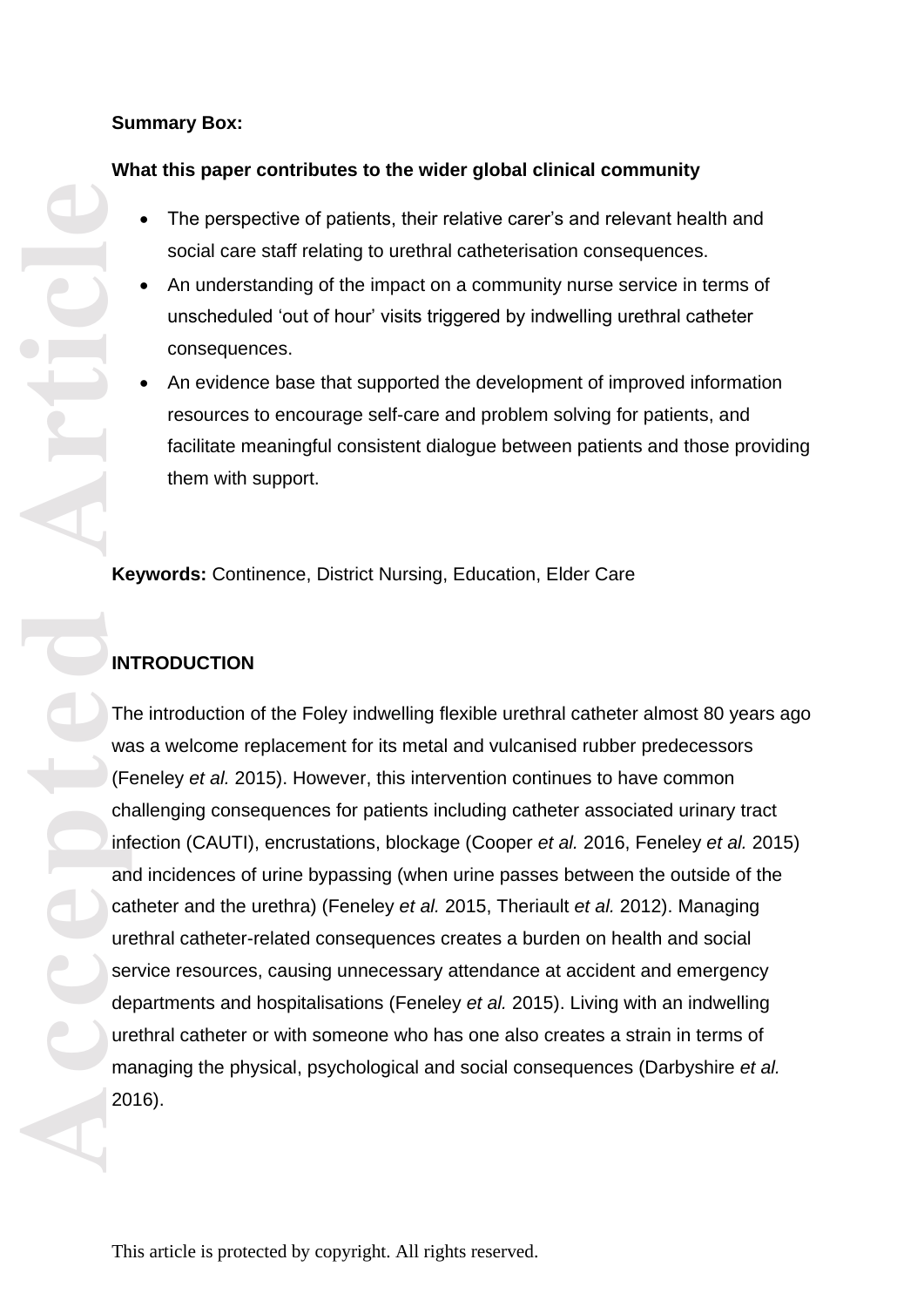The study reported in this paper explored the burden of urethral catheter -related consequences through the experiences of patients living at home and those providing them with formal and informal care and support. Further, it examined the burden of urethral catheter-related consequences on the community nurse 'out of hours' service in terms of unscheduled visits over a designated two -month period in one health and social care partnership in Scotland. This paper provides insight into the significant time commitment by the community nursing service in caring for these patients, which has relevance from a national and international perspective. It also provides the evidence base for generating better patient information resources that encourages self -care and problem solving, through consistent dialogue, using a common language, between patients and those providing them with support.

## **BACKGROUND**

A review of the literature was initially conducted to ascertain factors already known about urethral catheter-related consequences and to inform the design and focus of the present study. The search strategy utilised EBSCOhost [\(https://www.ebscohost.com\)](https://www.ebscohost.com/) and CINHAL and Medline databases. Key words included; 'indwelling urinary catheter' and a) Management; b) 'Quality of Life' (QoL); c) 'Evidence based practice' (EBP). The search yielded 44 articles of which 21 were deemed appropriate to the study.

production the particle and the particle and the particle and the particle and the particle and the particle and the condensity in the Kn can infinite and infinite and infinite and infinite and infinite and infinite and in Multi -morbidity affects more than half of older people, often including cognitive impairment (Marengoni *et al.* 2011). Meanwhile, global population aging predictions include a significant percentage per population increase in older adults from 11.7% in 2013 to 21.1% by 2050 (United Nations Department of Economic and Social Affairs (Population Division) 2013). Concurrently, there is a trend for people with multi-morbidity and long-term conditions to live at home supported by community health and social work services as well as relative carers (Harvey & McMahon 2008, Kmietowicz 2006). If the number of people living at home with an indwelling urethral catheter increases, the incidence of urethral catheter consequences, including pain, infection (CAUTI), urine bypassing and blockage will also increase. In addition, living with an indwelling urinary catheter may impact negatively on quality of life (Wilde *et*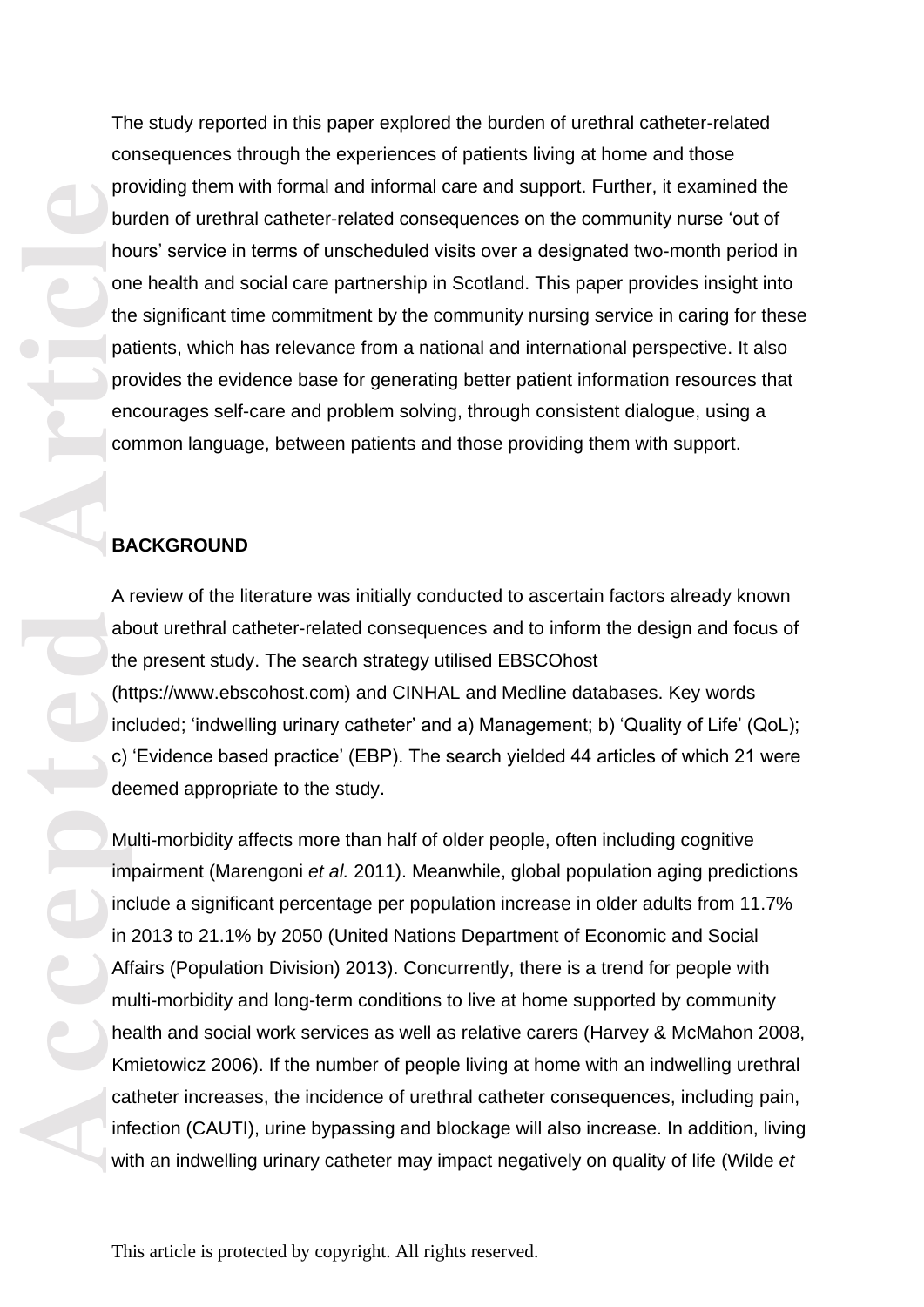al. 2011). In a prospective study of 465 long-term patients living with an indwelling urethral catheter in the community, 506 emergency referrals resulting in unscheduled visits were recorded for catheter-related consequences (Kohler-Ockmore & Feneley 1996). These catheter -related consequences create a burden for patients and their families as well as health and social care services.<br>Patients with an indwelling urethral catheter have reported often resorting to trial and

error practices or internet searches, when curious about issues such as managing their social and sex life with a catheter plus seeking information on preventing infections (Chapple *et al.* 2016, Prinjha *et al.* 2016). Roe and Brocklehurst (1987) suggested that education could improve patient acceptance of a urethral catheter, and potentially improve quality of life. The need for clear concise evidence based information for patients is well recognised (Prinjha *et al.* 2016). Godfrey (2008) suggests that nurses are in a prime position to provide such information, and patients benefit from care provided by healthcare professionals who are accepting, skilled and knowledgable. There is, however, little known about the nurses' understanding of the information available for patients with an indwelling urethral catherer or the consistency with which it is shared.

The objective of this study was to explore the experiences of patients with catheters living at home and those providing them with formal and informal care and support. Further, the objective was to examine the urethral catheter -related consequences on a community nurse unscheduled 'out of hours' service in one health and social care partnership in Scotland.

### **METHODS**

The study was conducted using both quantitative and qualitative approaches. The sample included patients living at home with an in -dwelling urethral catheter, their relative carers and health carers.

### **Design and setting**

The Out of Hours District Nursing service within West Dunbartonshire manages the care of approximately 100,000 residents of both West Dunbartonshire and a small area of the adjacent health board. This area has two natural boundaries, one being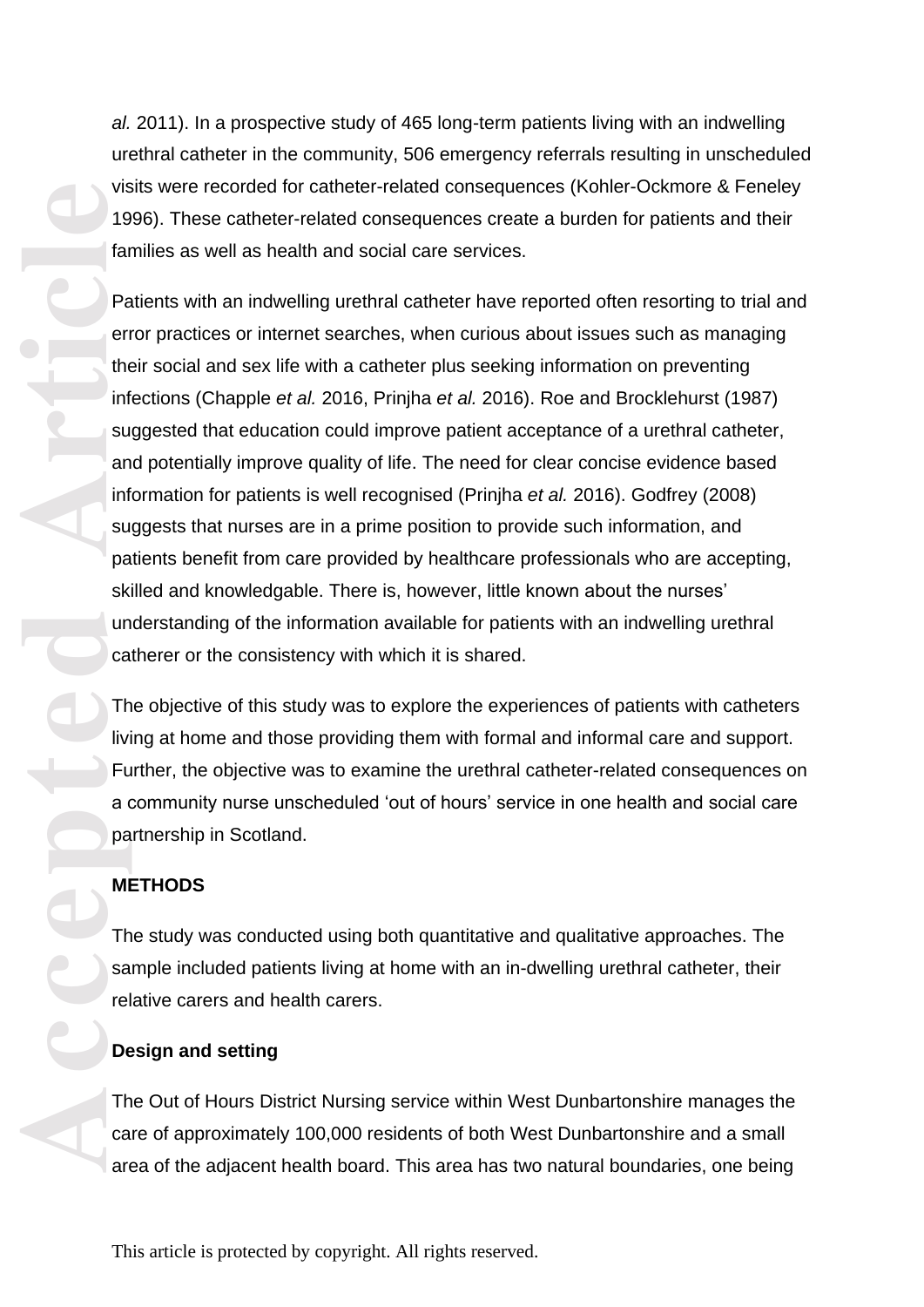the banks of Loch Lomond and the other the River Clyde, and covers the towns of Clydebank, Dumbarton and Alexandria. In 2014, this area consisted of 1.7% of the total Scottish population. The service runs from 16:30 until 08:30 and responds to both scheduled and unscheduled visits during this period, with two teams (consisting of a registered nurse and an unregistered assistant) between 16:30 and 23:00, and two registered nurses and an untrained assistant between 23:00 and 08:30.

#### **Sample size**

The total number of people registered with the District Nursing service and living with a urethral catheter in the study area during the study period was 170. The number of staff involved in the Out of Hours District Nursing Service during the study period was 10 District Nurses and 10 Healthcare Assistants.

#### **Participants**

**Accepted Article**<br> **Article**<br> **Article**<br> **Article**<br> **Article**<br> **Article**<br> **Article**<br> **Article**<br> **Article**<br> **Article**<br> **Article**<br> **Article**<br> **Article**<br> **Article**<br> **Article**<br> **Article**<br> **Article**<br> **Article**<br> **Article**<br> **A** Quantitative data were generated from all calls to the Out of Hours District Nursing Service during the study period. Qualitative data were generated from individual interviews (n=15), either face to face at home, or by telephone. This included interviews with patients living at home (n=6), their relative carers (n=2), qualified community nurses (n=3), augmented home carers (AHC) (n=3), and a health care assistant (HCA) (n=1). All interviewed patient participants were male with an age range from 68 to 86 years (mean 70), and users of the Out of Hours District Nursing Service. The two relative carers (wife / daughter), lived with and provided patient care and support in the home. We used the Scottish Index of Multiple Deprivation (SIMD - [http://www.gov.scot/Topics/Statistics/SIMD\)](http://www.gov.scot/Topics/Statistics/SIMD)) to determine the level of deprivation for the patients in our study. SIMD ranks all areas (data zones) in Scotland for multiple deprivation, from 1 (most deprived) to 6,976 (least deprived) – each data zone containing 760 people. The number of West Dunbartonshire datazones in the 5% most deprived in Scotland was 8 (6.6% of all West Dunbartonshire datazones). The number of West Dunbartonshire datazones in the 15% most deprived in Scotland was 35 (25.6% of all West Dunbartonshire datazones). The most deprived datazone located in West Dumbartonshire was 83 in the overall ranking for Scotland. The least deprived datazone in West Dunbartonshire was ranked 6,317 in the overall ranking for Scotland. Therefore, the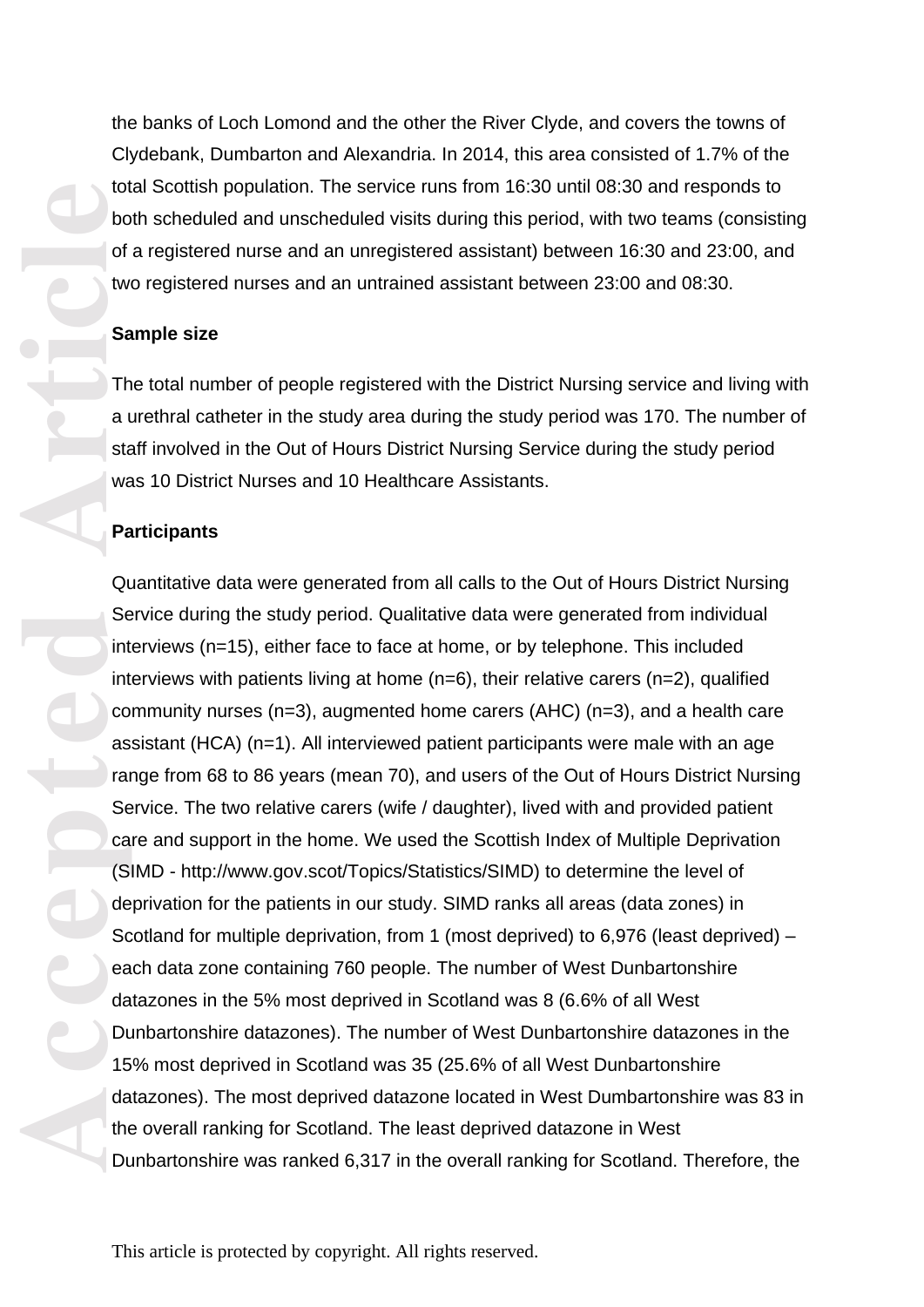area consisted of a wide range of levels of deprivation, and It was this population that was covered by the Out of Hours District Nursing Service, and from which we collected our quantitative and qualitative data. Regarding the qualitative study in particular, three patients were in the SIMD  $1<sup>st</sup>$  quintile, representing the 20% most deprived data zones in Scotland, two were in the SIMD 2<sup>nd</sup> quintile, representing the 40% most deprived data zones in Scotland and one was in the 4<sup>th</sup> Quintile representing the 80% most deprived data zones in Scotland.

#### **Data collection tools**

Quantitative data were collected from the system used by District Nurses to record out of hours visits, as part of their clinical work.

Qualitative data were collected using semi-structured interviews, so that discussion, while broadly aligning to generalised themes was to some extent based on the responses of the participants (Table 1).

#### **Data collection**

Quantitative data collection occurred during May and June of 2015. Data were collected on the following factors: Date, GP practice, Type of catheter, Issue (catheter related), Outcome (catheter related), Duration of visit, Number of visits and date of planned catheter change.

Qualitative data were collected from June to September 2015. Recruitment of participants for qualitative data collection involved local community -based health and social care team leaders identifying potential participants for interview (purposive sampling). Prior to gaining signed consent, potential participants were provided with an information sheet detailing the study and the lead researcher's contact details should further information be required. Interviews lasted between 15 – 30 minutes – depending on the length of discussion.

#### **Data analysis**

Quantitative data were analysed to determine the number of urethral catheter -related home visits as a proportion of the total undertaken by the Out of Hours District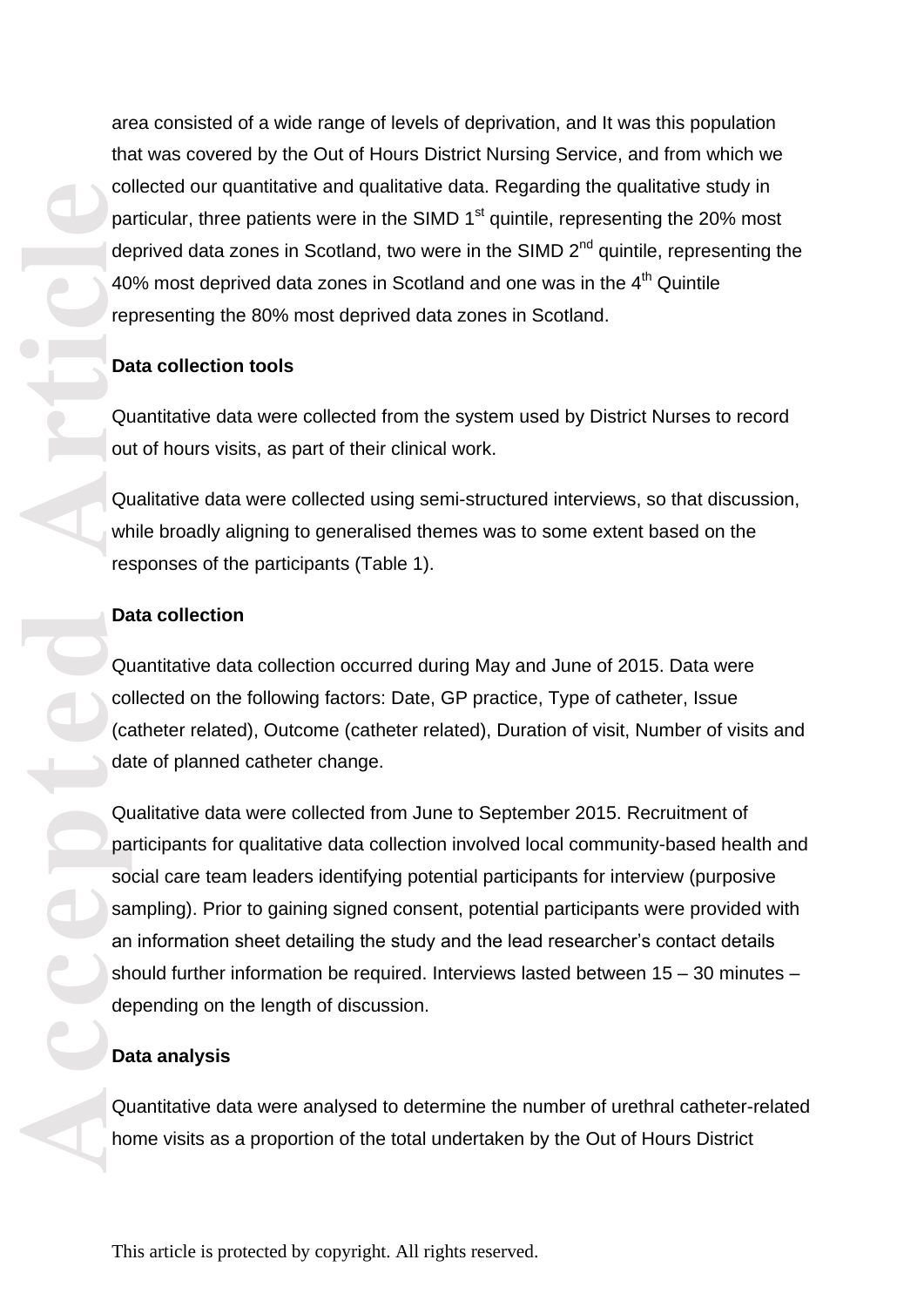Nursing Service. The time required for urethral catheter -related home visits, and the reasons for these visits were also analysed.

All interviews were undertaken by qualified university researchers (Mackay, PhD [male] or Fleming, PhD [female]). Audio recordings were transcribed and managed on NVivo 10, a qualitative data software package. Thematic analysis was initially conducted independently by three researchers through a systematic process to make sense of, and create meaningful patterns from, the data (Braun & Clarke 2006). Following this comprehensive analysis, the researchers discussed the significant statements leading to agreement in the final meanings and themes, in the context of the role of the participants.

#### **Ethical considerations**

Approval for the study was granted by the West of Scotland NHS Ethics Committee (REC reference 15/WS/0016), and the Research and Development Office of the Greater Glasgow and Clyde Health Board. All participants were assured they could withdraw from the study at any time without consequence.

## **RESULTS**

### **Quantitative results**

Over the study period, a total of 408 'out of hours' community nursing home visits were recorded of which 82 (20%) were specifically for urethral catheter -related home visits. These 82 visits accounted for 28.5 hours of community nursing 'out of hours' time (excluding travel).

Seven urethral catheter-related triggers for 'out of hours' visits were identified (Figure 1), with the most common being urine bypassing and catheter blockage. Urine bypassing the catheter tube was the trigger for 35% (29 of 82) of visits, accounting for 9 hours 35 minutes. Catheter blockage was the trigger for 37% (30 of 82) of visits, accounting for 11 hours 20 minutes. Urine bypassing is a common symptom of catheter blockage; together these were the trigger for 72% (59 of 82) visits, accounting for 20 hours 55 minutes in terms of community nurse service investment.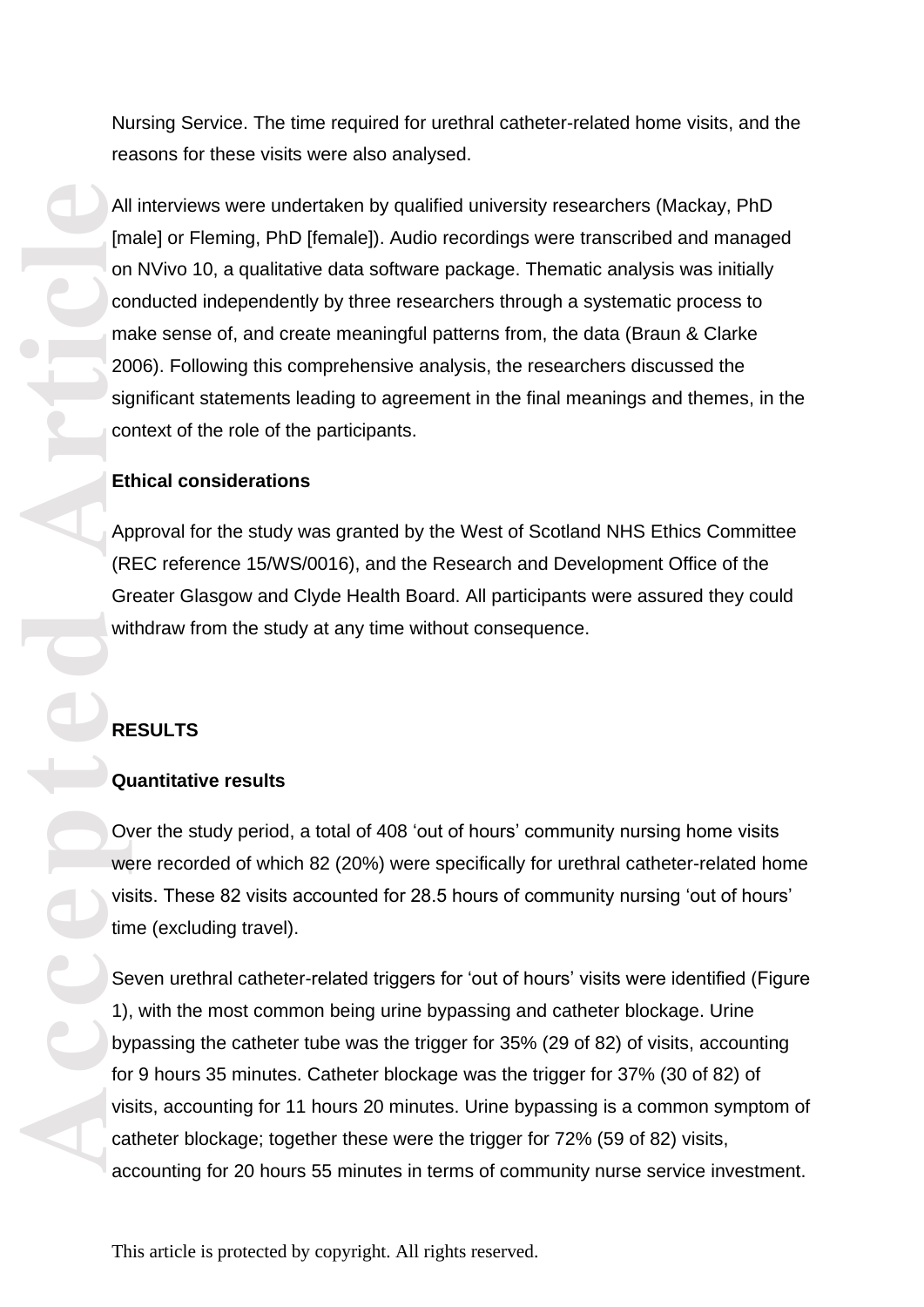#### **Qualitative results**

Four key themes were identified from analysis and interpretation of the transcripts. Two dominant themes were evident including the 'lived experience' and 'education' with the two other themes relating to 'communication' and 'care delivery'. Each overarching theme revealed three subthemes which are presented in Figure 2. Individual subthemes were named as each one made a significant contribution whilst sharing the same central organising concept as the key theme. Data are presented and discussed in terms themes/subthemes, and of role - patient, relative carer, and healthcare professional.

#### Lived experience

This theme identified as 'lived experience' was evident across all the participant groups. It was clear from the qualitative data that the lived experiences of participants had a substantial impact on the quality of their everyday lives. The subthemes emerging from the data included '*catheter related concerns'*, '*learning as you go'* and '*therapeutic relationship'* .

### *Catheter-related concerns*

Patients and relative carers: A variety of urethral catheter -related concerns were described by patients; including pain, CAUTI (sometimes accompanied with confusion), bypassing, blocking, debris, encrustation, haematuria and the catheter 'falling' or being 'pulled' out. Some patients experienced more consequences than others as a result of their multi -morbidity, level of mobility and dependency. Relative carers also reported how the adverse experiences of patients impacted on their experiences.

*'since he's had it in it's been an absolute nightmare. You've no idea what we've been through' (relative carer, participant, 3)* 

All participants expressed their views about practical concerns related to catheter care. This included selecting the appropriate size of catheter and ensuring the necessary equipment was available in the patient's home for re -catheterisation purposes. Community nurses or a health care assistant appeared responsible for requesting a prescription for equipment.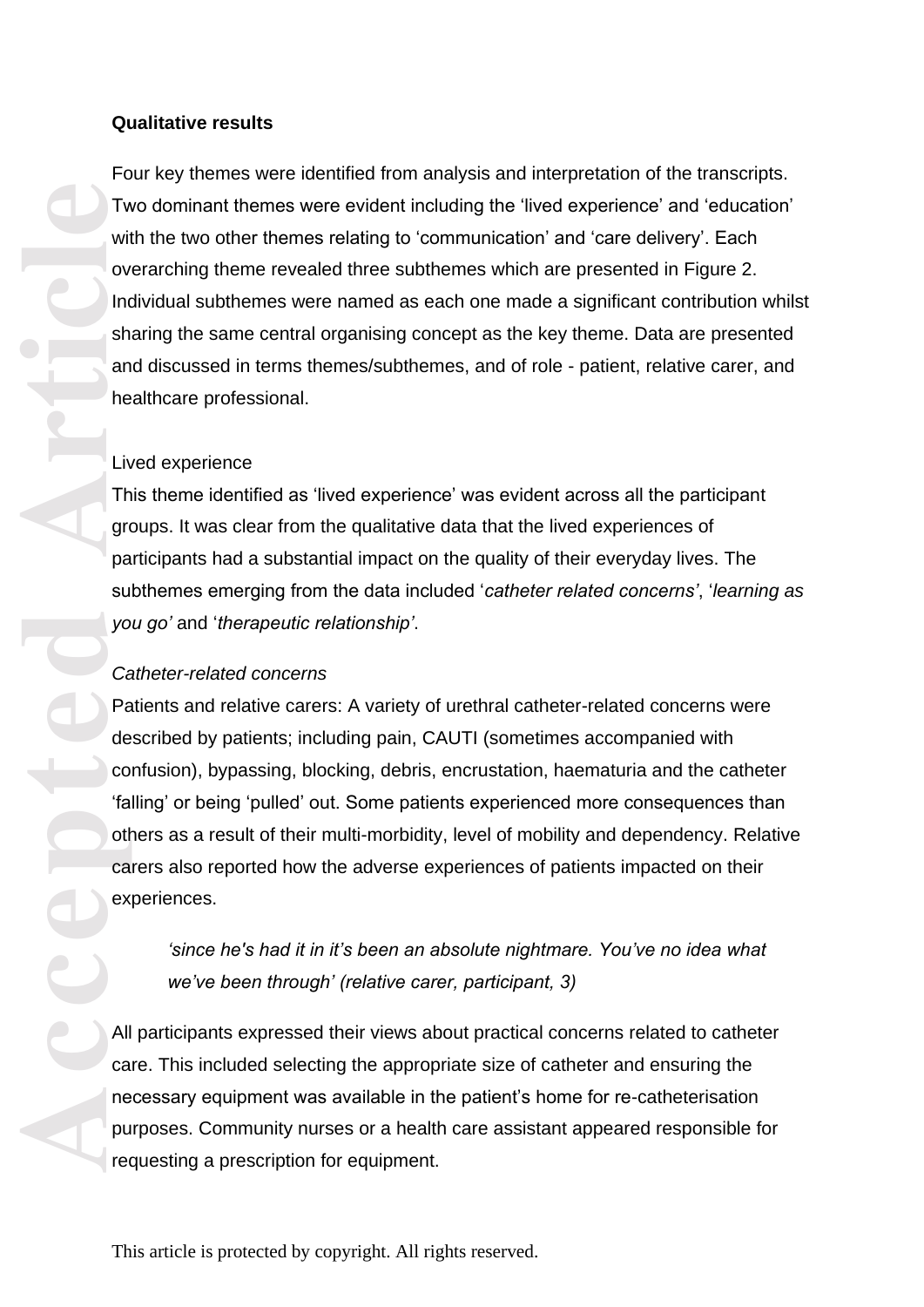### *Learning as you go*

Patients and relative carers: In general, patients and their relative carers consistently reported the most common way for them to learn about living with a catheter was by '*learning as you go'*. There was consensus across all participant groups that they were given little by way of written advice in preparation for catheter care, management and maintenance. This tended to mean they often had to learn about all aspects of catheter care and management themselves through their own experiences of living with urethral catheters.

*'I would have liked more advice, and I kinda blame myself for not asking' (patient, participant, 4)*

Over time, patients and relative carers also became increasingly knowledgeable and tended to adopt the terminology also used by health and social care staff. Some also reported becoming adept at recognising signs and symptoms of infection with others highlighting the dilemma of requesting antibiotics for a CAUTI versus knowing the patient risk of developing antibiotic resistance.

*'this crustation was causing me a bit of bother' (patient participant, 8)*

*'it was bypassing' (patient, participant, 4)*

*'he (father) was…delirious, disorientated, so we began to recognise the signs of that and as soon as that happened we got onto the doctor' (relative carer, participant, 18)*

## *Therapeutic relationship*

Patients and relative carers: This therapeutic relationship related to how the patients, relatives/carers and health and social care staff engaged and interacted for the patient's benefit. Patients and relative carers appreciated kindness shown to them regardless of how skilled or knowledgeable the visiting health and social care staff were perceived to be. The intimate nature of catheter care left one patient embarrassed if a young health or social care worker attended.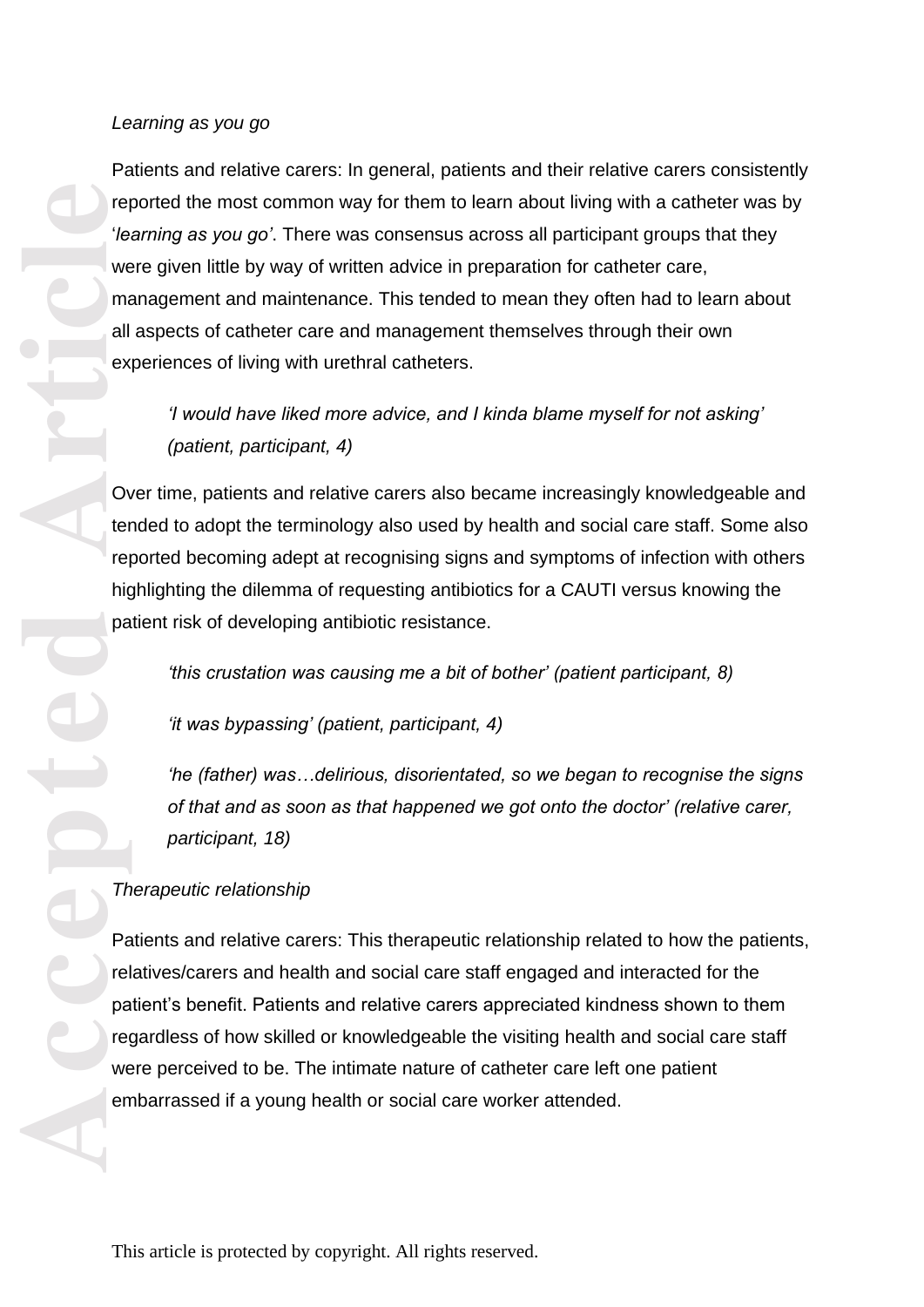Barriers to the creation of a therapeutic relationship occurred when care givers appeared to lack skill and knowledge. An example of this related to changing the catheter bag:

*'I mean I hang on to this end here [catheter tubing] like grim death because I'm feart [afraid] here they're going to, you know [pull the tubing] (patient, participant, 4)*

## Education

This theme had a particular focus on any information resources, training and education currently available for each participant group.

## *Learning on the job*

Patients and relative carers: Patients and relative carers reported that they acquired knowledge and developed skills themselves in terms of catheter management by problem solving as issues occurred. The internet was not reported as being used as a source of information by any patients and relative carers participants. At times, they felt the advice given to them by health and social care staff appeared superficial. For example, the patient should 'drink plenty' when 'plenty' was not quantified:

*'I mean he's drinking gallons to try and keep it -- [husband interrupts] 'oh I'm drinking copious amounts of water there [wife interrupts] but it, he's still getting infections' (relative carer and patient, participants, 3 & 4)*

There was evidence from patient participants that their confidence increased once their knowledge about catheter care increased. However, they reported often acquiring knowledge themselves or other routes such as approaching various companies for information about catheter -related products.

*'I thought myself that the size of the catheter I was using was too small -- I found out what didn't suit me and what did suit me' (patient, participant, 15)*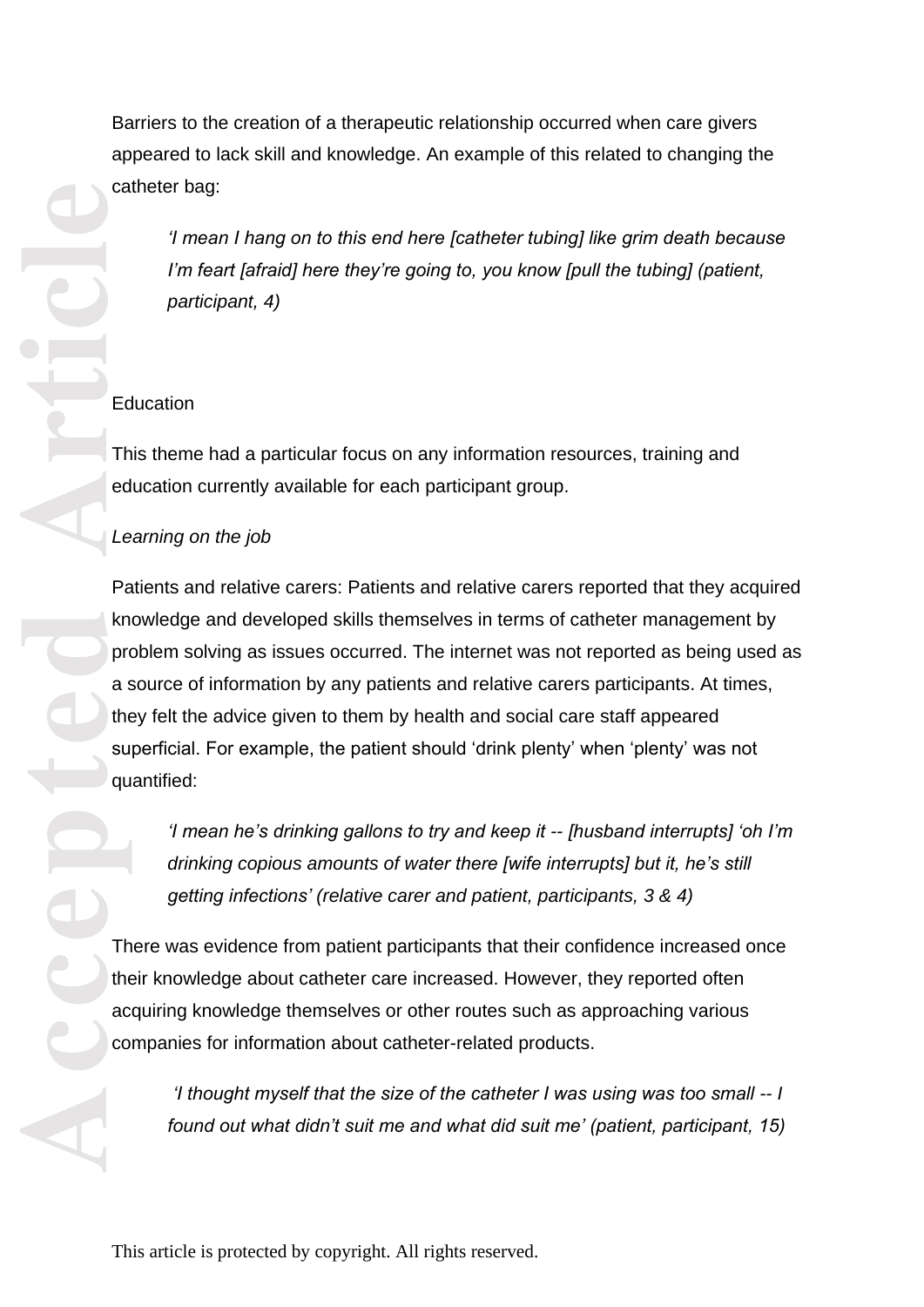Healthcare professionals: '*Learning on the job'* was a recurrent theme throughout the interviews with both health and social care staff reporting that they learned from each other's experiences.

### *Catheter care interventions*

Patients and relative carers: It was clear that information and training about catheter care and interventions was required by patient and relative carer participant groups. Some patient practices reported were potentially harmful for example, the patient who emptied his catheter bag as soon as it had any urine in it.

A small number of patients were curious about resuming sexual activity despite having an in -dwelling catheter but were unaware about this possibility 'being allowed' or any related information. Other participants reported that having to deal with catheter care consequences left them feeling socially isolated due to the embarrassment of having to change clothes or go home:

*'I was bypassing, I was going out with clothes on and having to come in in the middle of the day for to change' (patient, participant, 8)*

Healthcare professionals: The health care assistant and augmented home carers discussed situations that indicated a lack of patient and carer knowledge and skill:

*'I can go in and they'll [patients] have elastic around their legs' (health care assistant, participant, 5)*

## *Lack of standardised education*

Patients and relative carers: There was clearly no standardised approach to how patients and relative carers were provided with educational material or relevant information about their catheter care and dealing with consequences:

*'I've never seen any written information in a patient's house' (nurse, participant, 7)*

Healthcare professionals: It was evident that there was a range of different approaches to education and training for nurses and health care assistant and augmented home carers. Rather than standardised catheter -related education for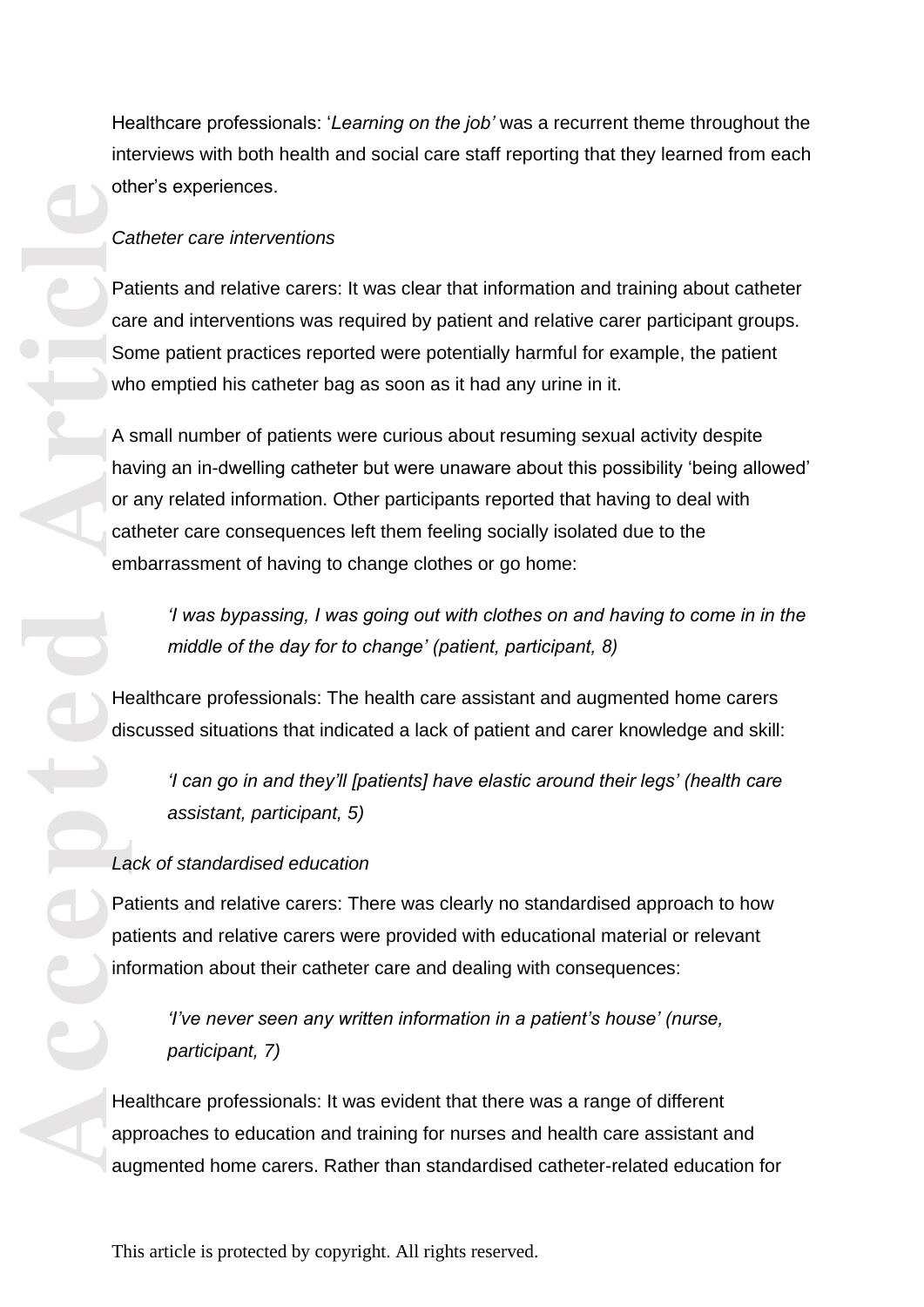qualified nurses it seemed that experiential learning, consolidating pre -registration learning and completing an optional LearnPro education module was common:

*'I've also carried out the, the LearnPro, you know the eLearning package on catheterisation' (nurse, participant, 14)*

*'male catheterisation, -- 3 times you were to observe it being carried out by a member of staff and then you were to be observed carrying it out 3 times' (nurse, participant, 14)*

The health care assistants and augmented home carers had received catheter related education through an induction programme when new to their post. In addition, they received updates from the community nursing team. Despite this one augmented home carer was frustrated by her perceived lack of education:

*'what do you do before the nurse comes out, I've not had any training' (augmented home carer, participant, 10)*

### **Communication**

It was evident that communication was a key theme across all participant groups. This was across many aspects of communication including whether the information shared between all participant groups was useful, appropriate, meaningful, timely or fragmented. The subthemes related to *'conflicting information', variations in expectations'* and *'variable transfer of care'.* 

### *Conflicting information*

Patients and relatives/carers: There was agreement from patients and relative carers about '*conflicting information'* from health care staff. This was an important factor which tended to leave patients and relative carers feeling confused and frustrated when faced with conflicting information or advice. At times this seemed to create a dilemma for them in knowing who to trust in providing them with reliable information:

*'district nurses said they don't believe in that [procedure] but who's [correct?], I mean I turned round and I said well who is the top man at the job, the district nurses or Mr X [consultant]' (carer/relative, participant, 3)*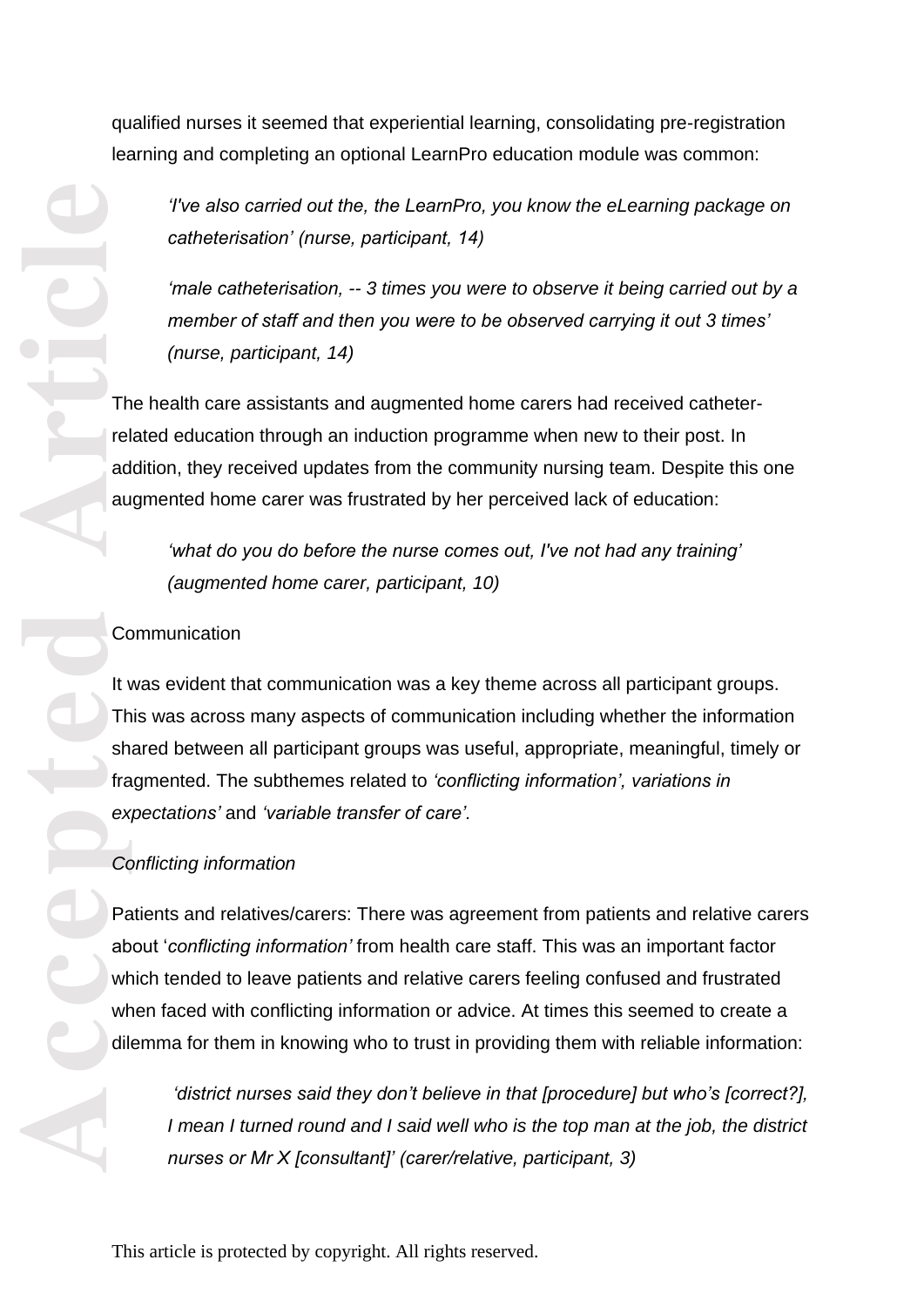Despite this tendency for '*conflicting information'*, communication with the community nursing service, on the whole, tended to be a positive experience for patients and relative carers. It was, however, evident that both patients and their relative carers were confident in asking for information and could articulate their catheter -related needs:

*'if I have a problem at all with the catheter all I do is phone my local health centre and they have a district nurse comes down' (patient, participant, 6)*

Healthcare professionals: Likewise, there was evidence of good communication and professional trust between the nurses, health care assistants and augmented home

*'we very much rely on the carers [HCA and AHC] if there's a problem' (nurse, participant, 9)*

### *Variation in expectations*

Patients and relative carers: Patients and relative carers did express concern about the perceived *'variation in expectations'* in what they felt the health carers expected of them in terms of their knowledge about urethral catheter care and management. At times, the burden of responsibility this put on them was expressed coupled with a sense of vulnerability in terms of what they were expected to know:

*'they're telling me (health and social work staff) that the balloon can go down - -, but how am I to know that? I'm no trained to know that' (relative carer, participant, 3)*

## *Variable transfer of care*

Healthcare professionals: There was also 'variable transfer of care' in the ways information about patients with a urethral catheter were transferred between acute and community health and social work staff. The community nurse 'out of hours' service received telephone calls on an answer machine from hospital and community based nurses, health care assistants, augmented home carers, patients and relative carers. Health care assistants and augmented home carers appeared skilled in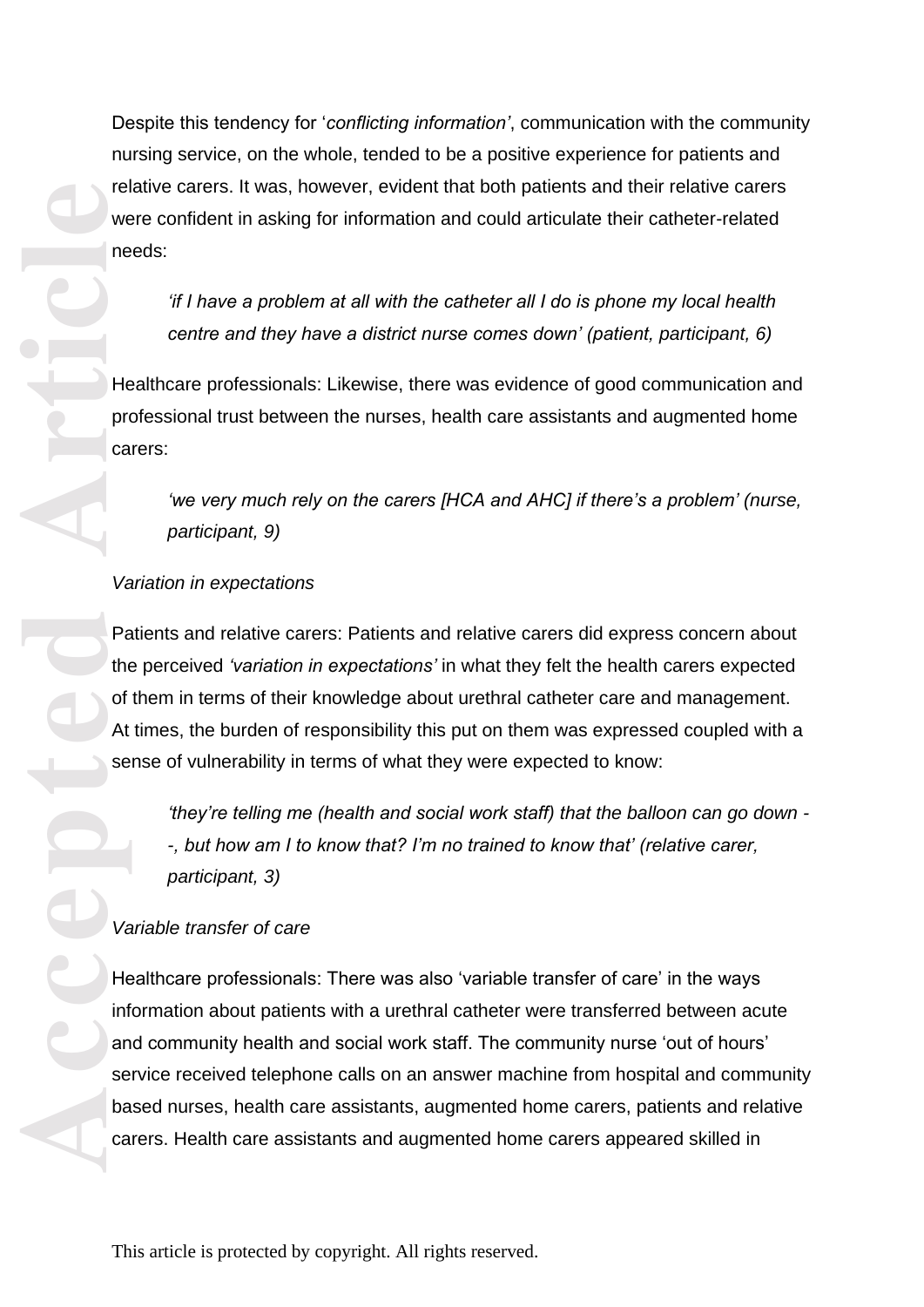knowing when a catheter -related consequence required assessment from the qualified nurse:

*'if the catheter's bypassing we'll contact the district nurse' (augmented home carer, participant, 10)* 

One qualified nurse (participant 7) recalled providing unscheduled *'out of hours*' care for a patient with a blocked catheter. During re -catheterisation *'the patient started to haemorrhage quite badly*'. She contacted NHS24 (The Scottish emergency helpline for NHS services) and provided the relevant history; subsequently the patient was admitted to hospital. One nurse talked about a 'catheter passport' which was updated with each intervention; though she had not seen one being used.

Qualified nurse participants also appeared to deal with a high volume of telephone calls received in relation to urethral catheter consequences:

*'their catheter is blocked, their catheter's maybe bypassing, a few occasions the catheter has expelled completely, - it's maybe just a phone call to do with leg bags and overnight bags, just with a bit of concern and things like that, maybe urine's not draining right' (nurse, participant, 9)*

Subsequent telephone discussions often involved the nurse asking practical questions such as if there is any kinking in the catheter tubing, if the leg back straps are occluding the flow of urine or if the catheter tap between the leg bag and night bag is open. Another common question included enquiring if the patient has drunk an *'adequate amount of fluids'* (nurse, participant 9).

### Care delivery

The subthemes related to *'deciding when to phone', 'lack of clarity'* and *'variation in experience'.* 

## *Deciding when to phone for help*

Patients and relative carers: It was evident from the patient and relative carer groups that it was common for them to be in a dilemma when deciding to request an unscheduled community nurse visit or advice. Reasons for this dilemma varied, for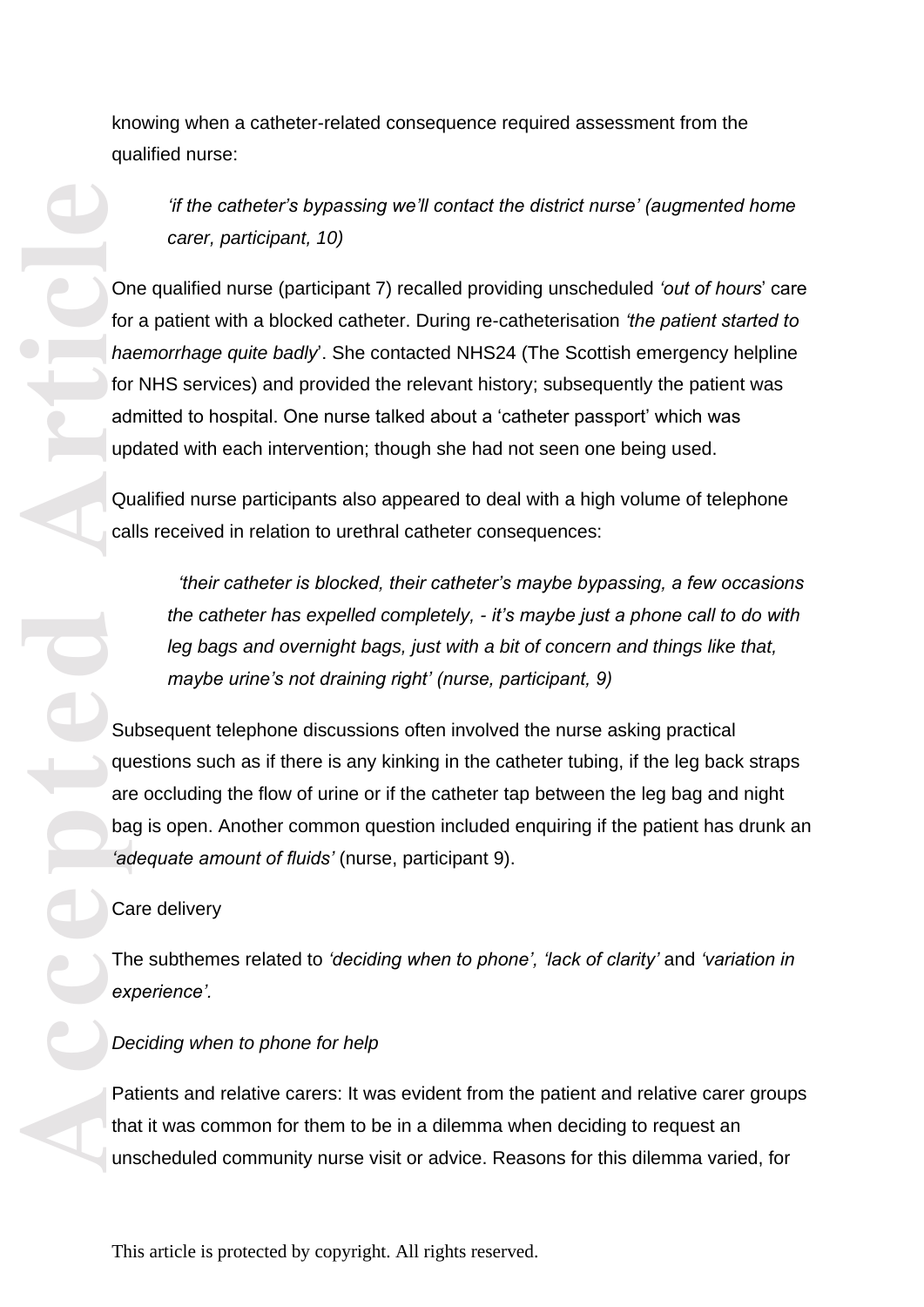example, one relative carer perceiving a previous negative response from a community nurse, deliberately waited until 16.30 hours to telephone for help:

*'he'll not let me phone my own district nurses because they've refused, so he's sitting there to after half past four… sometimes you [husband] were nearly hitting the roof [pain]' (relative carer, participant, 3)*

Requesting help was often based on previous experience and fear that symptoms would worsen. One relative carer (participant, 18) telephoned to request antibiotics at the first sign of her father having a CAUTI, others delayed hoping the symptoms would resolve, for example, if they drank more fluids.

Healthcare professionals: Health care workers and augmented home carers appeared astute in judging when to ask for a qualified nursing assessment for a patient:

*'for example, the colour of the urine, if there's any blood in it we'll contact the district nurse, if the catheter's bypassing we'll contact the district nurse as well' (augmented home carer, participant, 10)* 

### *Lack of clarity: who does what*

Patients and relative carers: Lack of clarity appeared to occur because of the individual nature of each patient's needs, catheter -related consequences and the ability to engage patients in self -care. Meanwhile, information and advice appeared to be provided when issues occurred rather than in a preventative manner. Patients preferred talking to health or social care staff that were already familiar with their catheter -related issues; this influenced who they asked for care, advice and information.

Healthcare professionals: There was a lack of role clarity in terms of who does what in relation to catheter care and exchange of information and advice. In part this appeared to result from service delivery variation, for example the overlap in the roles of health care assistant and augmented home carers: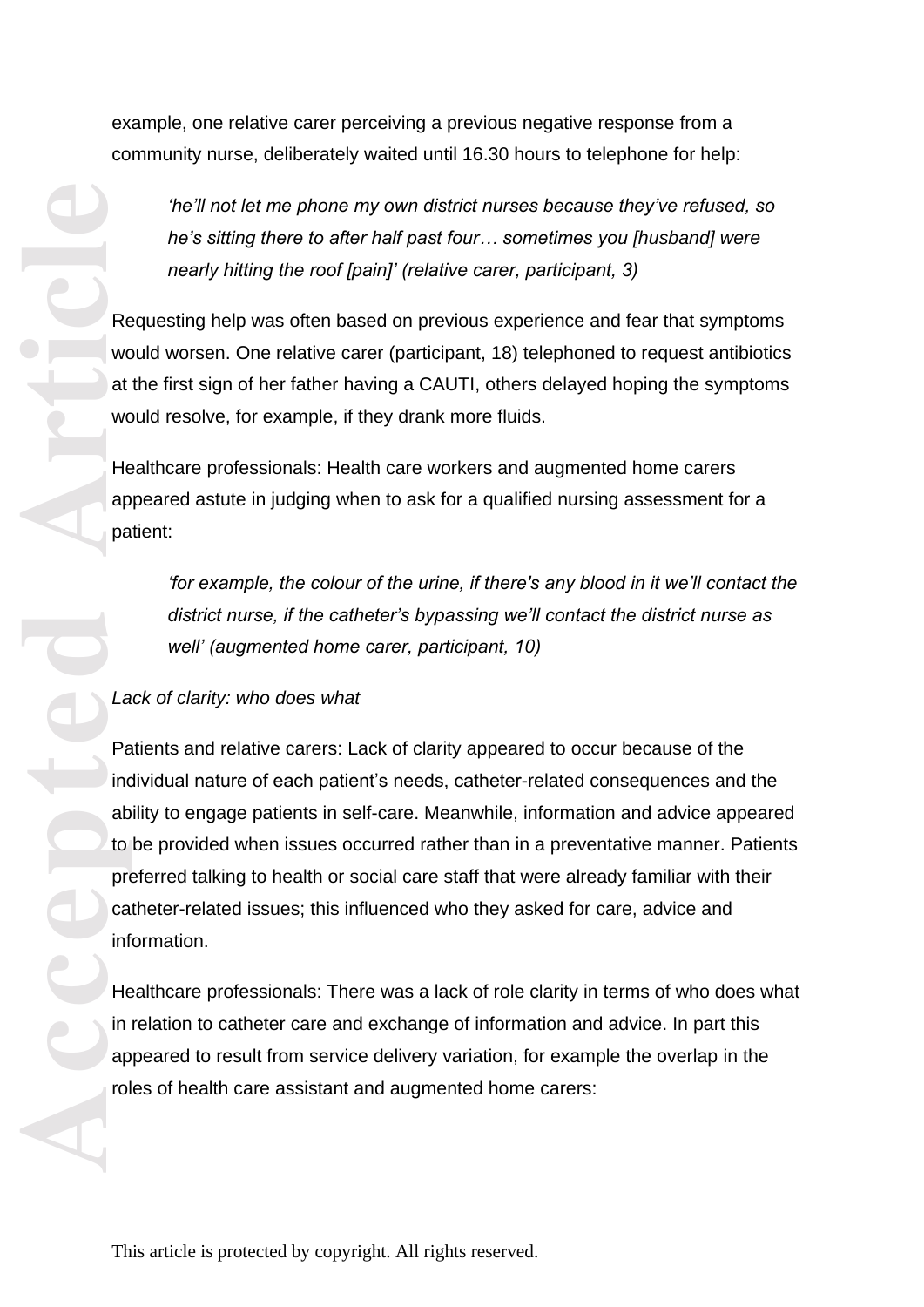*'you know they (some home carers) don't touch the catheter because they haven't had formal training…and they'll say to me 'that's not my job' (augmented home carer, participant, 11)*

## *Variation in experience, skill and knowledge*

There was evidence in the variation reported in experience, skills and knowledge across the participant groups.

Patients and relative carers: The patient and relative carer groups agreed that whilst verbal information and advice from health carers often made sense at the time, was then subsequently forgotten or on occasions misinterpreted by patients and relative carers. Information given to them about catheter hygiene was often described by patients and relative carers as being in superficial terms for example:

*'the advice I was given was just make sure you're kept clean' (patient, participant, 15)* 

Patients and relative carers expressed having more confidence in some health and social care staff than others:

*'some of them were coming in and they didn't know what they were doing' (patient, participant, 8)*

*'Other ones came in and knew what they were doing and made it less painful' (patient, participant, 15)*

One participant's husband had complex catheter -related issues; at one stage of the interview she expressed a feeling of abandonment rather than empowerment:

*'he [nurse] says but with catheters these are the problems that come and I'm saying well fine, I know it's the problems that come but are we just going to be left, is nobody going to help us' (relative carer, participant, 3)*

Reports from each of the participant groups consistently supported the need for specific user -friendly information resources that supported the everyday aspects of those who live with an in -dwelling catheter at home.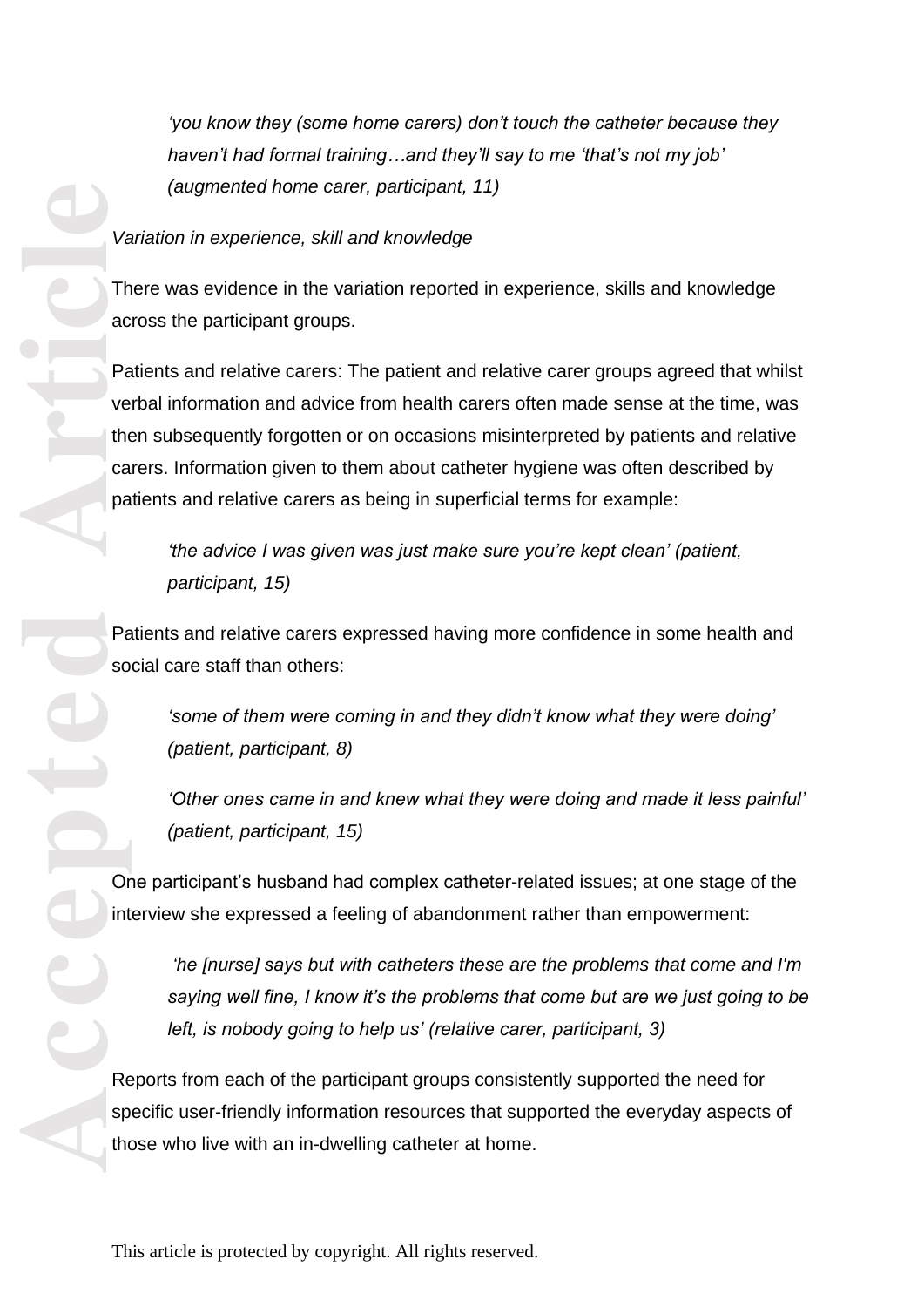#### **DISCUSSION**

The majority of patients claimed that urethral catheter management was often a debilitating source of anxiety and pain that reduced their quality of life. Only one patient reported experiencing minimal problems. All patients and their relative / carers also felt poorly equipped to manage catheter care when something went wrong. Health and social care staff perceived themselves to be knowledgeable and skilled in urethral catheter management. While we hoped to recruit women and men with urethral catheters to the study, only men were recruited. We therefore recommend that future studies focus on women with urethral catheters.

**Accepted Article** There was consensus in the study that a urethral catheter is a necessary and tolerated intervention with the consequences outweighing the challenges of incontinence or urine retention. Yet this population of urinary catheter users is often forgotten by wider society because the issues they experience on a regular and recurrent basis are not visible, are not directly life -threatening, and are not discussed. Older people, who often experience a range of co -morbidities may become marginalised from society as a result of feeling conscious of urinary catheter -related issues. Living with or providing care and support for someone with a urethral catheter is a complex experience. The consequences of a urethral catheter often trigger unscheduled community nurse 'out of hour' visits. These visits create a burden in terms of service provision. Meanwhile the trigger for the visit creates a burden on the patients and their relative carers.

Blockage and bypassing (usually a sign of blockage) were frequently reported as problems experienced by patients (Figure 1), though not infection as recorded in previously published studies (Getliffe 1994, Kohler -Ockmore & Feneley 1996). While not usually life-threatening in themselves, these issues of blockage and bypassing impact greatly on the quality of life of people living with a urethral catheter. The fact that this phenomenon impacts on so many people usually in later life is something that requires urgent attention. The nature and reasons for blockage are not well understood. However, bacteria play a role, perhaps by the changing of the pH of the urine, thus allowing crystalline materials to coat the inside of the catheter (Stickler 2014) .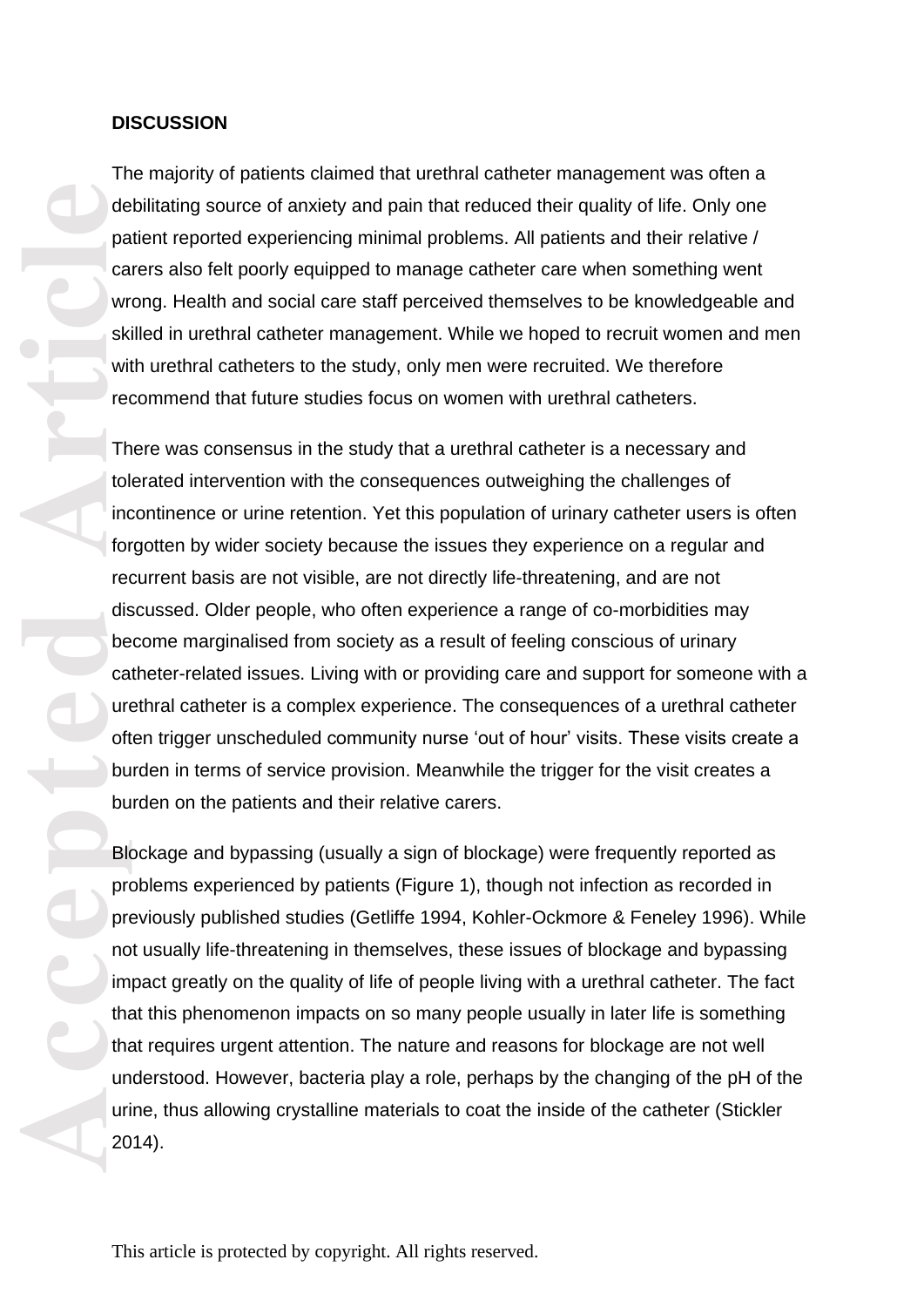Across all participant groups there was evidence that knowledge and skills were a positive support mechanism for patients and relative carers coupled with the option to contact the community nurse service for advice. An important aspect of the professional support for HCAs and AHCs was provided by the qualified nurses. Similarly, qualified nurses valued and trusted the referrals made to them by HCAs and AHCs. All health and social care participants felt comfortable in their level of knowledge and expertise and claimed they were able to undertake their duties of care in a confident manner.

**Accepted Article**<br> **Article**<br> **Article**<br> **Article**<br> **Article**<br> **Article**<br> **Article**<br> **Article**<br> **Article**<br> **Article**<br> **Article**<br> **Article**<br> **Article**<br> **Article**<br> **Article**<br> **Article**<br> **Article**<br> **Article**<br> **Article**<br> **A** Patients, however, appeared to lack insight into the possible consequences of a urethral catheter and often learned through experience with the help of healthcare professionals. Positive interactions between patients and healthcare professionals are central to the care of the patient with a urethral catheter (De Jaeger 2011). Patients wish to be in control of their lives and this includes their catheter (De Jaeger 2011). However, this means they need to have educational support before and after the catheter is first inserted so that problem solving and self -care can be promoted.

Education prior to the insertion of the urethral catheter may not always be possible, however, patients need to be involved in the management of their own catheter care (Wilde & Brasch 2008), to improve their quality of life and those around them (Kralik *et al.* 2007). The findings of this study mirrored those of (Prinjha *et al.* 2016) in emphasising the need for generating better patient information resources that encourages self -care and problem solving, as well as facilitating meaningful consistent dialogue between patients and those providing them with support.

#### **CONCLUSION**

Urethral catheter-related issues and complications are frequent and impact seriously on the quality of life of the individuals. Common complications impact wider, with carers also affected, and healthcare professionals impacted by frequent, costly unscheduled community nurse visits.

Self -care and problem solving strategies need to be nurtured and supported with better and more comprehensive and person -centred information resources for patients and carers. Such resources would also facilitate ongoing and meaningful dialogue between patients and those who provide them with support. In turn, this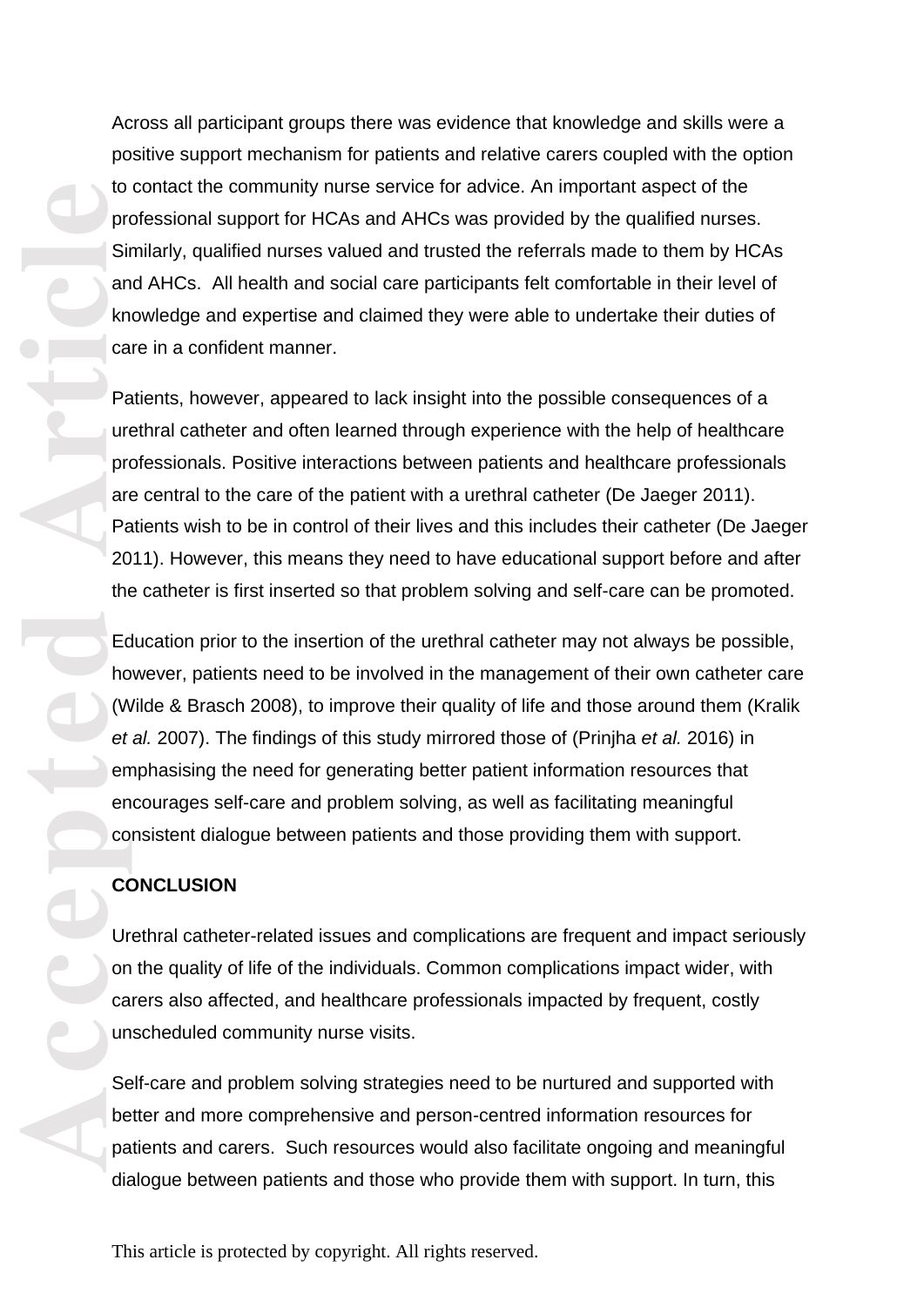could improve quality of life and reduce the volume of 'out of hours' visits from the community nursing service to provide unscheduled care.

This work provides further evidence that better patient information resources regarding urethral catheter management have potential to improve patient and relative carer quality of life and reduce service provision burden.

#### **REFERENCES**

- Braun V & Clarke V (2006): Using thematic analysis in psychology. *Qualitative Research in Psychology* **3**, 77 -101.
- Chapple A, Prinjha S, Feneley R & Ziebland S (2016): Drawing on Accounts of Long -Term Urinary Catheter Use: Design for the "Seemingly Mundane". *Qualitative Health Research* **26**, 154 -163.
- Cooper F, Alexander C, Sinha S & Omar M (2016): Policies for replacing long -term indwelling urinary catheters in adults. *Cochrane Database of Systematic Reviews* .
- Darbyshire D, Rowbotham D, Grayson S, Taylor J & Shackley D (2016): Surveying patients about their experience with a urinary catheter. *International Journal of Urological Nursing* **10**, 14 -20.
- De Jaeger M (2011): Exploring urinary catheters: the perspectives of patients and nurses. *British Journal of Nursing* **20**, 400 -408.
- Feneley RCL, Hopley IB & Wells PNT (2015): Urinary catheters: history, current status, adverse events and research agenda. *Journal of Medical Engineering & Technology* **39**, 459 -470.
- Getliffe KA (1994): The characteristics and management of patients with recurrent blockage of long -term urinary catheters. *Journal of Advanced Nursing* **20**, 140 - 149.
- Godfrey H (2008): Living with a long-term urinary catheter: older people's experiences. *Journal of Advanced Nursing* **62**, 180 - 190.
- Harvey S & McMahon L (2008) Shifting the balance of health care to local settings: The SeeSaw report. King's Fund, London.
- Kmietowicz Z (2006): UK government to shift NHS power to community health care. *BMJ* **332**, 253.
- Kohler-Ockmore J & Feneley RCL (1996): Long-term catheterization of the bladder: prevalence and morbidity. *British Journal of Urology* **77**, 347 - 351.
- Kralik D, Seymour L, Eastwood S & Koch T (2007): Managing the self: living with an indwelling urinary catheter. *Journal of clinical nursing* **16**, 177 -185.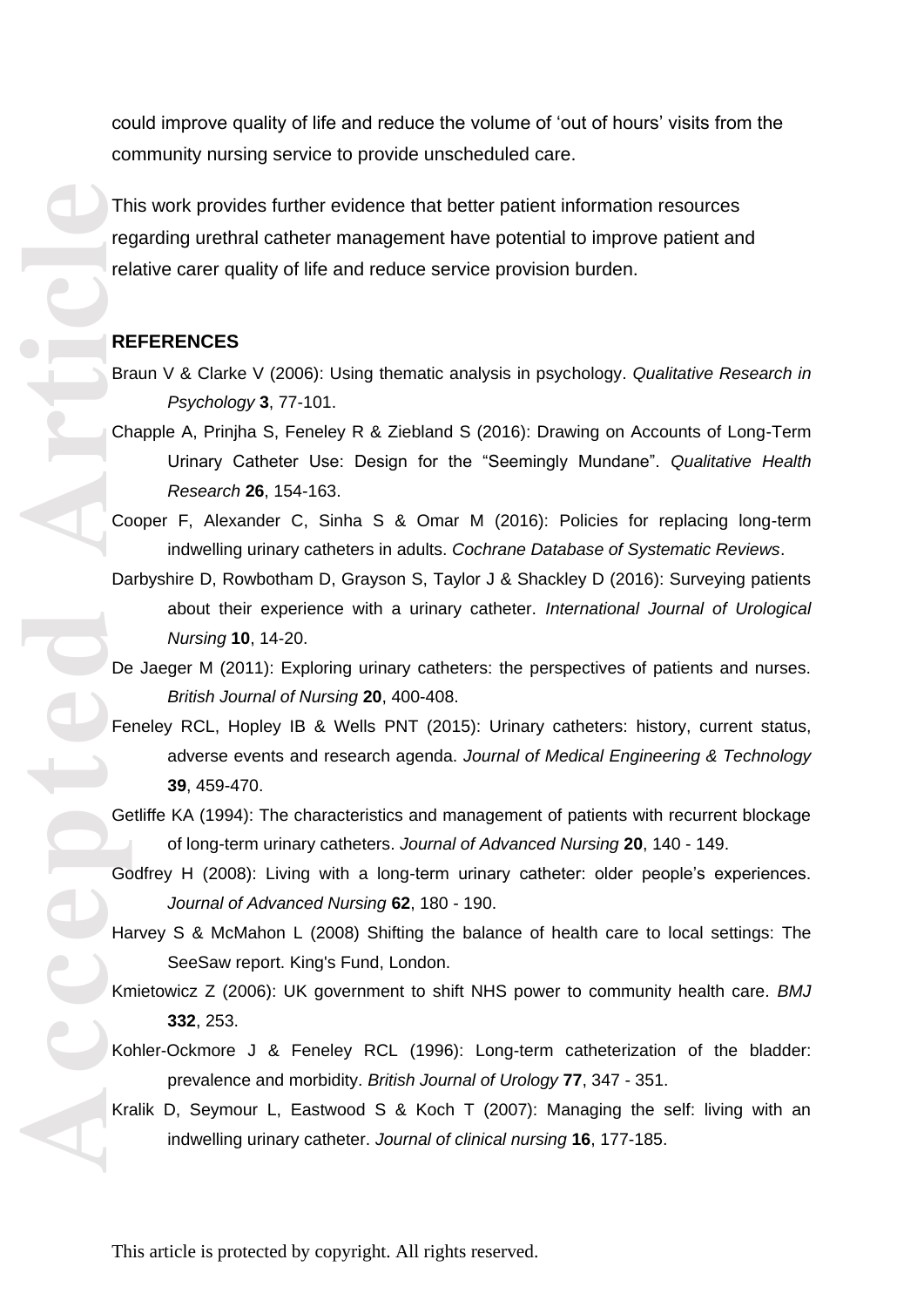- Marengoni A, Angleman S, Melis R, Mangialasche F, Karp A, Garmen A, Meinow B & Fratiglioni L (2011): Aging with multimorbidity: A systematic review of the literature. *Ageing Research Reviews* **10**, 430 -439.
- Prinjha S, Chapple A, Feneley R & Mangnall J (2016): Exploring the information needs of people living with a long-term indwelling urinary catheter: a qualitative study. Journal *of Advanced Nursing* **72**, 1335 -1346.
- Roe BH & Brocklehurst JC (1987): Study of patients with indwelling catheters. **12**, 713 718.
- Stickler DJ (2014): Clinical complications of urinary catheters caused by crystalline biofilms: something needs to be done. *Journal of Internal Medicine* **276**, 120 -129.
- Theriault R, Ward -Smith P & Soper C (2012): Leakage associated with urinary catheter usage: A design challenge. *Urologic Nursing* **32**, 307 -312.
- United Nations, Department of Economic and Social Affairs, Population Division (2013): World Population Ageing 2013. ST/ESA/SER.A/348.
- Wilde MH & Brasch J (2008): An intervention to teach self-monitoring of urine flow in longterm catheter users. *International Journal of Urological Nursing* **2**, 62 -71 10p.
- Wilde MH, Brasch J & Zhang Y (2011): A qualitative descriptive study of self -management issues in people with long-term intermittent urinary catheters. Journal of Advanced *Nursing* **67**, 1254 -1263.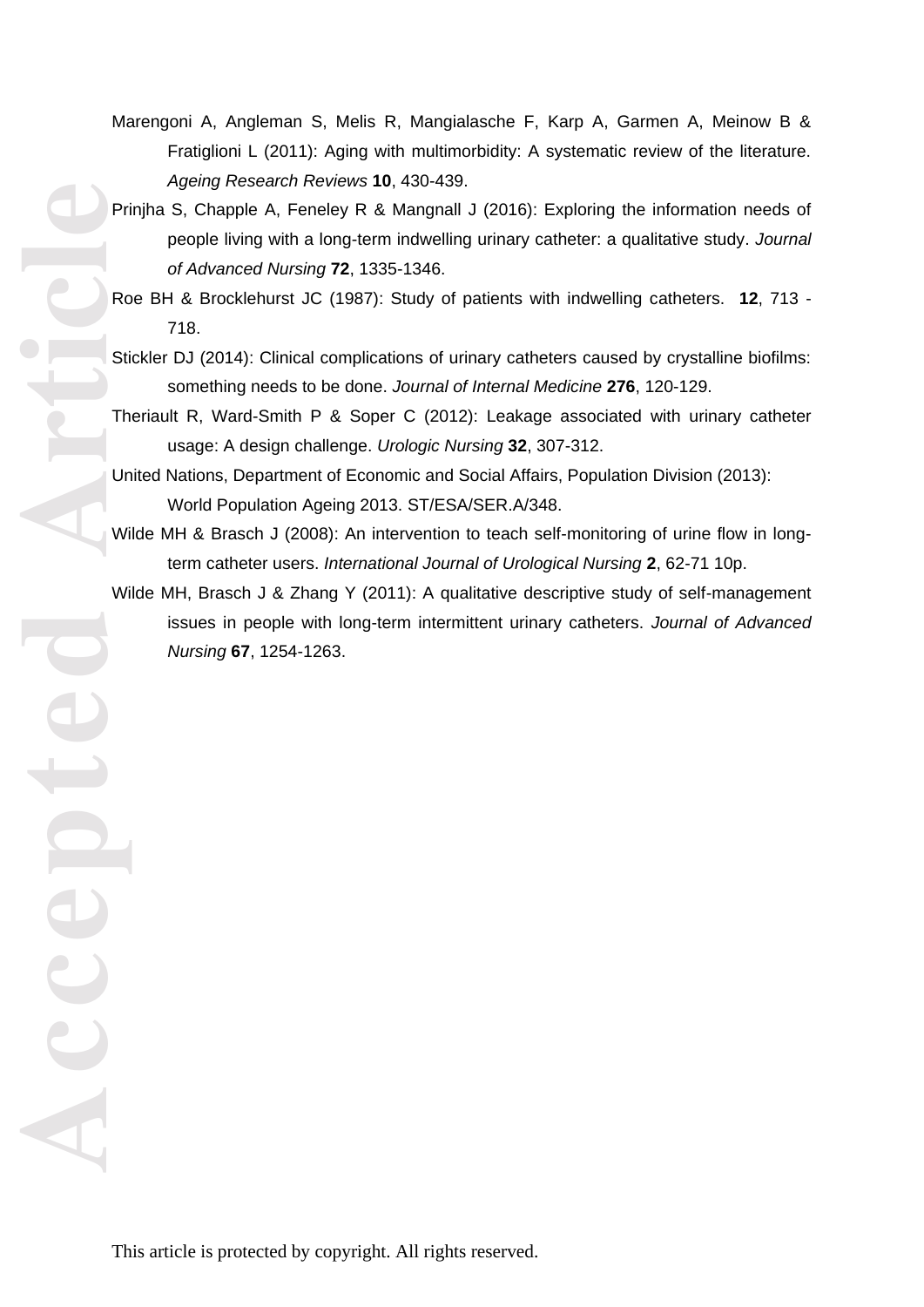#### **Patient questions**

Can you tell me a bit about what was happening before you were given an indwelling urinary catheter?

At the time that you first had the catheter inserted, what health and social care staff supported you? How long ago was this?

Can you remember what sort of advice you were given? Who provided you with information?

Now that you have had your catheter for a while can you tell me how you feel about living with a catheter?

Can you think of a time when you felt that you were really managing your catheter well, for example once you got used to managing it yourself and began to feel more confident'?

What was it that made you feel better?

Can you think of a time when you were having difficulty with your catheter?

Can you tell me a bit more about the staff that support you?

Can you tell me about your experience of contacting the 'Out Of Hours' service?

#### **Relative Carer questions**

Can you tell me a bit about what was happening before your relative was given an indwelling urinary catheter?

At the time that the catheter was inserted, what health and social care staff supported you and your relative? How long ago was this?

Can you remember what sort of advice you were given? Who provided you with information?

Now that you have been supporting your relative with their catheter for a while can you tell me how you feel about your role?

Can you think of a time when you felt that you were really managing to support your relative to manage their catheter well, for example once you got used to providing support and began to feel more confident'.

What was it that made you feel better?

Can you think of a time when you were having difficulty supporting your relative to manage their catheter?

Can you tell me a bit more about the staff that support you?

Can you tell me about your experience of contacting the 'Out Of Hours' service?

#### **Healthcare professional questions**

Can you tell me what your role is?

How long have you been in this post?

How much contact do you have with patients living with an indwelling urinary catheter in the community?

What is the general nature of this contact?

How many people? How often? Do they normally have relatives supporting them? If so what contact do you have with the relatives?

Are you involved in providing out of hours care?

Can you think of a time when you felt that you were really managing to support someone living in the community to manage their catheter well?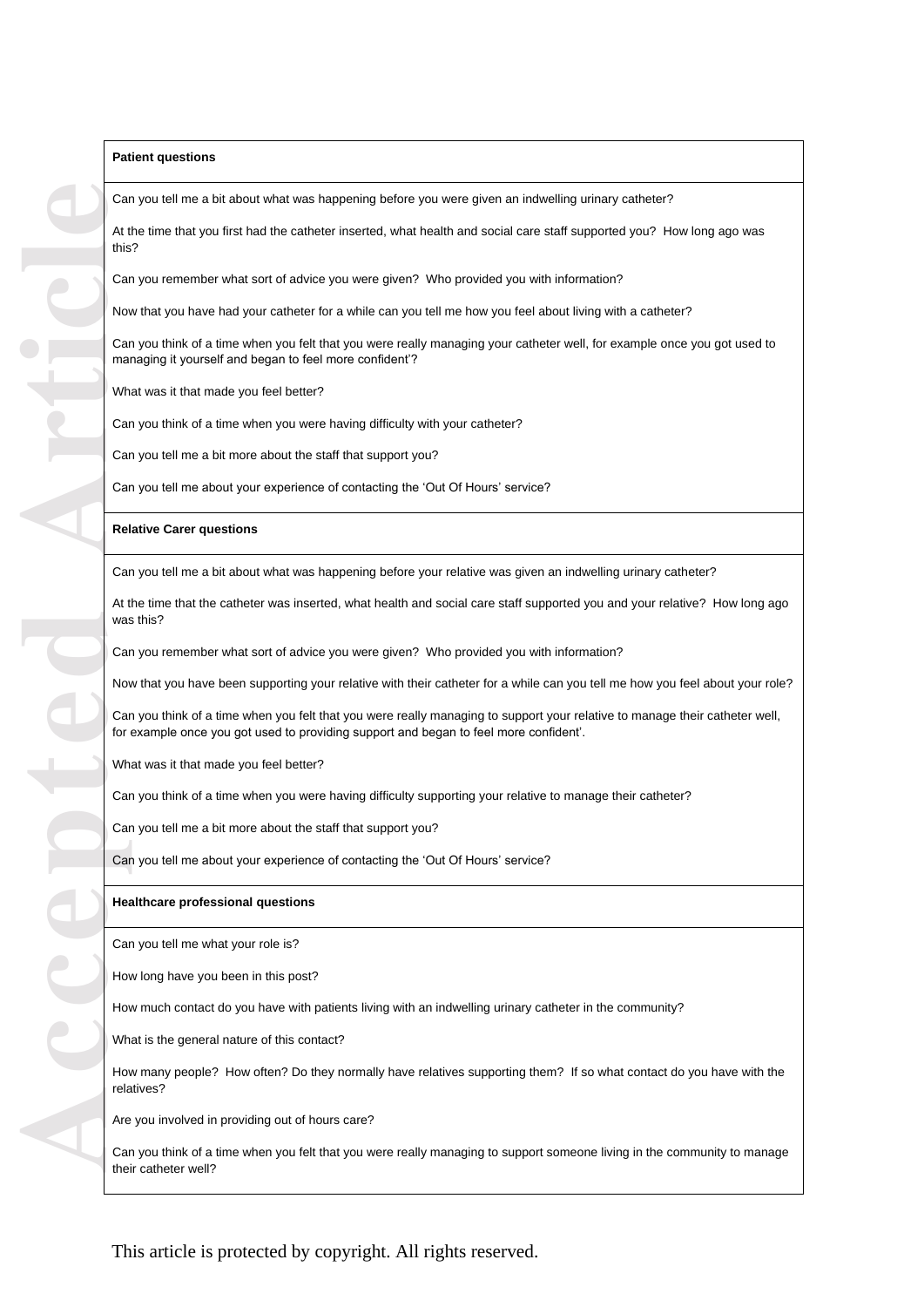What was it that made you feel that you were managing well? Can you think of a time when you were having difficulty supporting someone to manage their catheter? Can you tell me about your experience of providing 'Out Of Hours' support? Can you tell me about the education and training that you have undertaken relating to supporting people with catheters in the community? Do you think the education training that you have undertaken is adequate, and do you feel that you are well equipped to deal with all types of difficulties? What sort of information and advice is provided for patients and their relatives? Who gives them the information? Do you think that education and training relating to the management of catheters in the community could be improved? If so in what way?

**Table 1:** Questions asked of patients, carers and healthcare professionals during semi structured interviews

**Figure 1:** Triggers for an unscheduled, 'out of hours' community nurse visit, and associated community nurse time